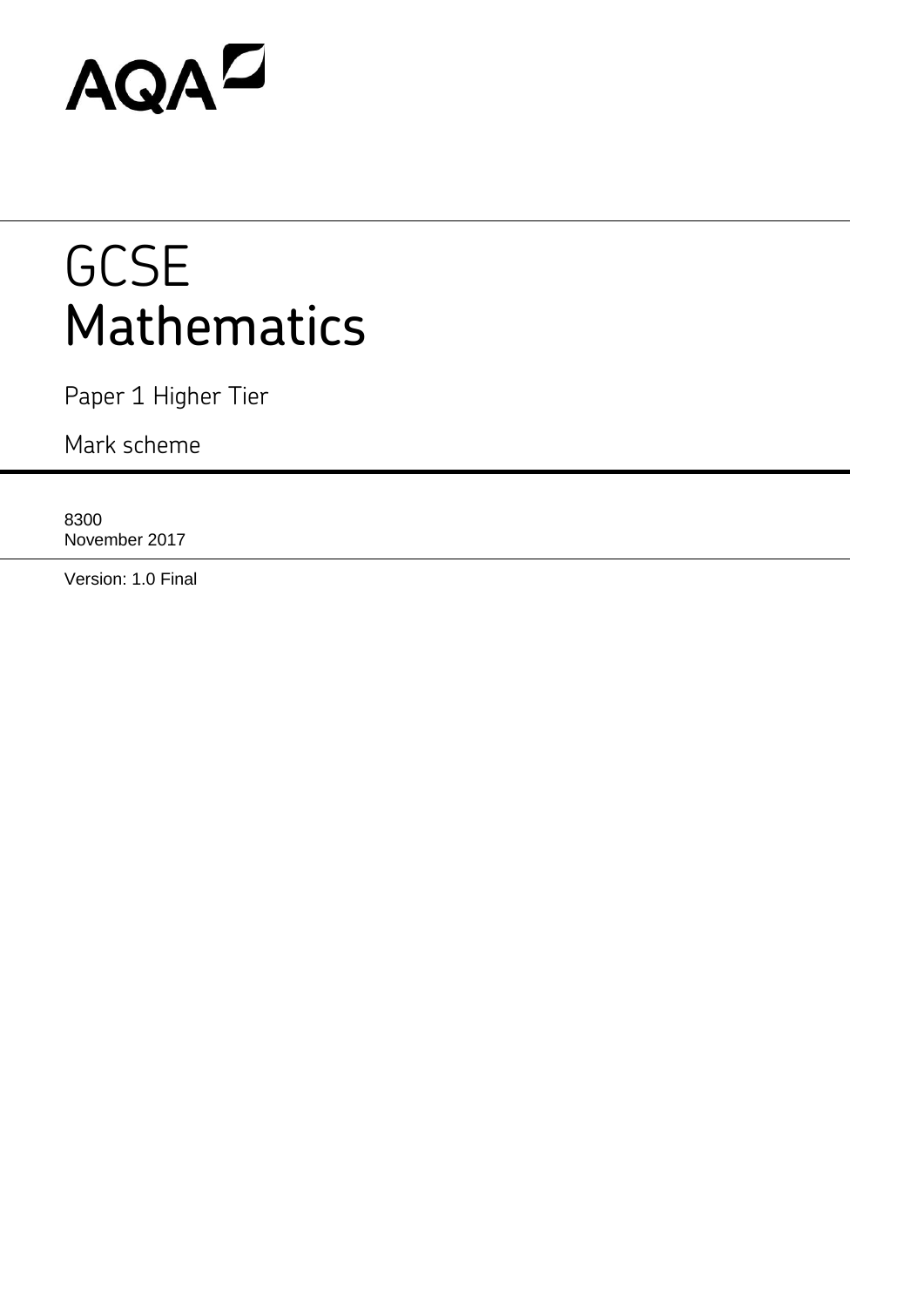Mark schemes are prepared by the Lead Assessment Writer and considered, together with the relevant questions, by a panel of subject teachers. This mark scheme includes any amendments made at the standardisation events which all associates participate in and is the scheme which was used by them in this examination. The standardisation process ensures that the mark scheme covers the students' responses to questions and that every associate understands and applies it in the same correct way. As preparation for standardisation each associate analyses a number of students' scripts. Alternative answers not already covered by the mark scheme are discussed and legislated for. If, after the standardisation process, associates encounter unusual answers which have not been raised they are required to refer these to the Lead Assessment Writer.

It must be stressed that a mark scheme is a working document, in many cases further developed and expanded on the basis of students' reactions to a particular paper. Assumptions about future mark schemes on the basis of one year's document should be avoided; whilst the guiding principles of assessment remain constant, details will change, depending on the content of a particular examination paper.

Further copies of this mark scheme are available from aqa.org.uk

Copyright © 2017 AQA and its licensors. All rights reserved.

AQA retains the copyright on all its publications. However, registered schools/colleges for AQA are permitted to copy material from this booklet for their own internal use, with the following important exception: AQA cannot give permission to schools/colleges to photocopy any material that is acknowledged to a third party even for internal use within the centre.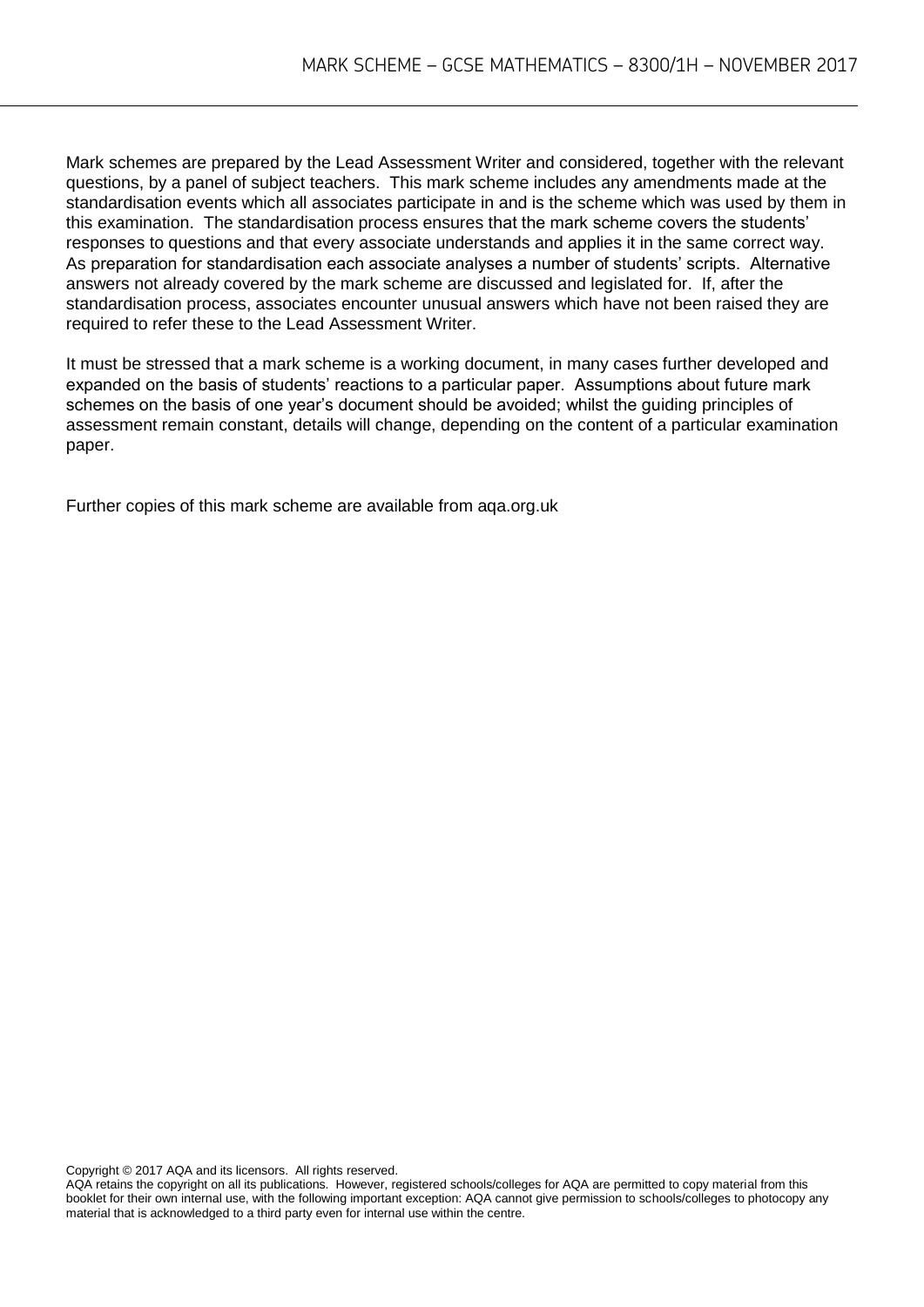## **Glossary for Mark Schemes**

GCSE examinations are marked in such a way as to award positive achievement wherever possible. Thus, for GCSE Mathematics papers, marks are awarded under various categories.

If a student uses a method which is not explicitly covered by the mark scheme the same principles of marking should be applied. Credit should be given to any valid methods. Examiners should seek advice from their senior examiner if in any doubt.

| M               | Method marks are awarded for a correct method which could lead<br>to a correct answer.                                                       |
|-----------------|----------------------------------------------------------------------------------------------------------------------------------------------|
| A               | Accuracy marks are awarded when following on from a correct<br>method. It is not necessary to always see the method. This can be<br>implied. |
| B               | Marks awarded independent of method.                                                                                                         |
| ft              | Follow through marks. Marks awarded for correct working<br>following a mistake in an earlier step.                                           |
| <b>SC</b>       | Special case. Marks awarded for a common misinterpretation<br>which has some mathematical worth.                                             |
| M dep           | A method mark dependent on a previous method mark being<br>awarded.                                                                          |
| <b>B</b> dep    | A mark that can only be awarded if a previous independent mark<br>has been awarded.                                                          |
| <b>oe</b>       | Or equivalent. Accept answers that are equivalent.                                                                                           |
|                 | eg accept 0.5 as well as $\frac{1}{2}$                                                                                                       |
| [a, b]          | Accept values between a and b inclusive.                                                                                                     |
| [a, b)          | Accept values $a \leq$ value $\leq b$                                                                                                        |
| 3.14            | Accept answers which begin 3.14 eg 3.14, 3.142, 3.1416                                                                                       |
| Use of brackets | It is not necessary to see the bracketed work to award the marks.                                                                            |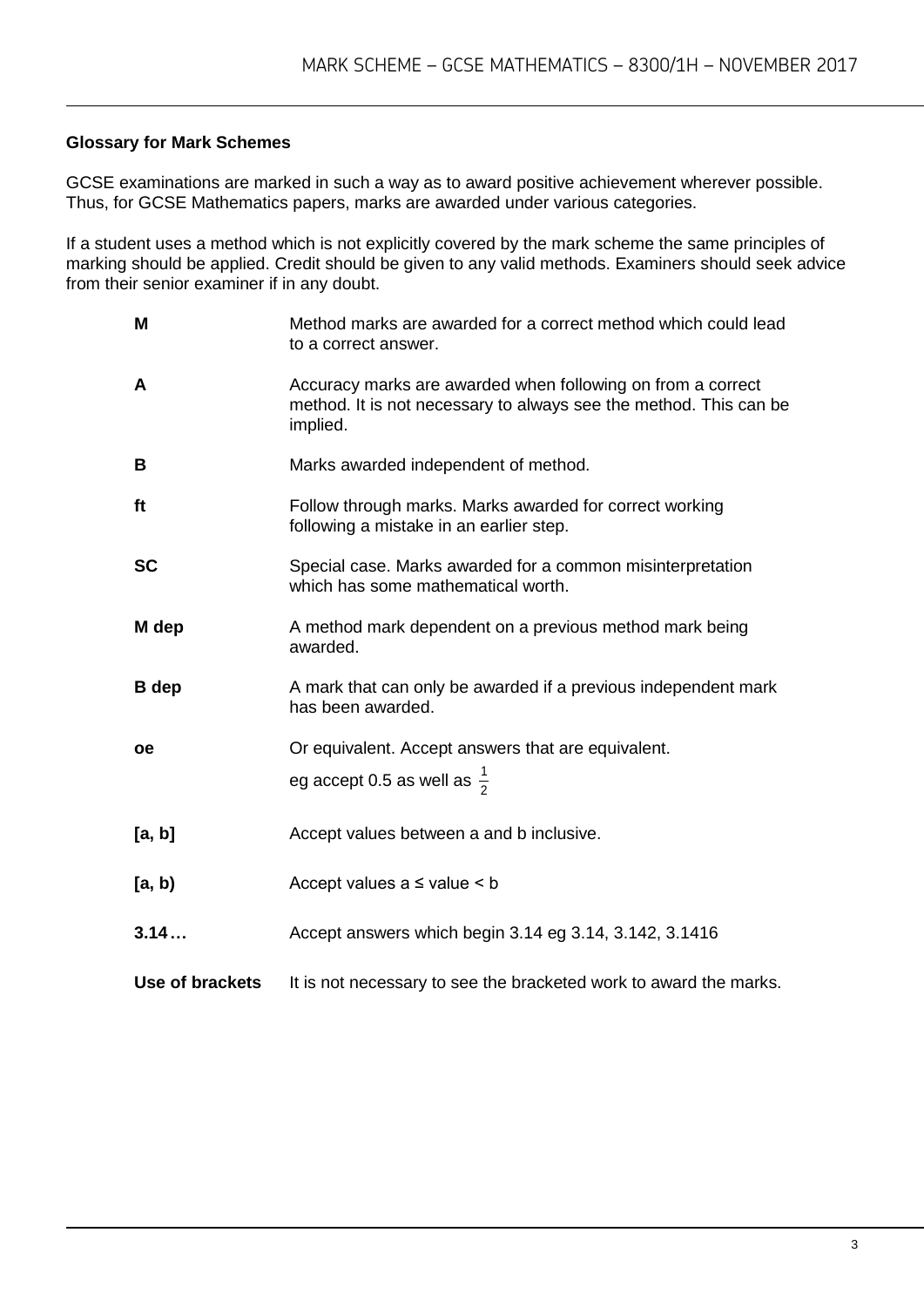### Examiners should consistently apply the following principles

#### **Diagrams**

Diagrams that have working on them should be treated like normal responses. If a diagram has been written on but the correct response is within the answer space, the work within the answer space should be marked. Working on diagrams that contradicts work within the answer space is not to be considered as choice but as working, and is not, therefore, penalised.

#### **Responses which appear to come from incorrect methods**

Whenever there is doubt as to whether a student has used an incorrect method to obtain an answer, as a general principle, the benefit of doubt must be given to the student. In cases where there is no doubt that the answer has come from incorrect working then the student should be penalised.

#### **Questions which ask students to show working**

Instructions on marking will be given but usually marks are not awarded to students who show no working.

#### **Questions which do not ask students to show working**

As a general principle, a correct response is awarded full marks.

#### **Misread or miscopy**

Students often copy values from a question incorrectly. If the examiner thinks that the student has made a genuine misread, then only the accuracy marks (A or B marks), up to a maximum of 2 marks are penalised. The method marks can still be awarded.

#### **Further work**

Once the correct answer has been seen, further working may be ignored unless it goes on to contradict the correct answer.

#### **Choice**

When a choice of answers and/or methods is given, mark each attempt. If both methods are valid then M marks can be awarded but any incorrect answer or method would result in marks being lost.

#### **Work not replaced**

Erased or crossed out work that is still legible should be marked.

#### **Work replaced**

Erased or crossed out work that has been replaced is not awarded marks.

#### **Premature approximation**

Rounding off too early can lead to inaccuracy in the final answer. This should be penalised by 1 mark unless instructed otherwise.

#### **Continental notation**

Accept a comma used instead of a decimal point (for example, in measurements or currency), provided that it is clear to the examiner that the student intended it to be a decimal point.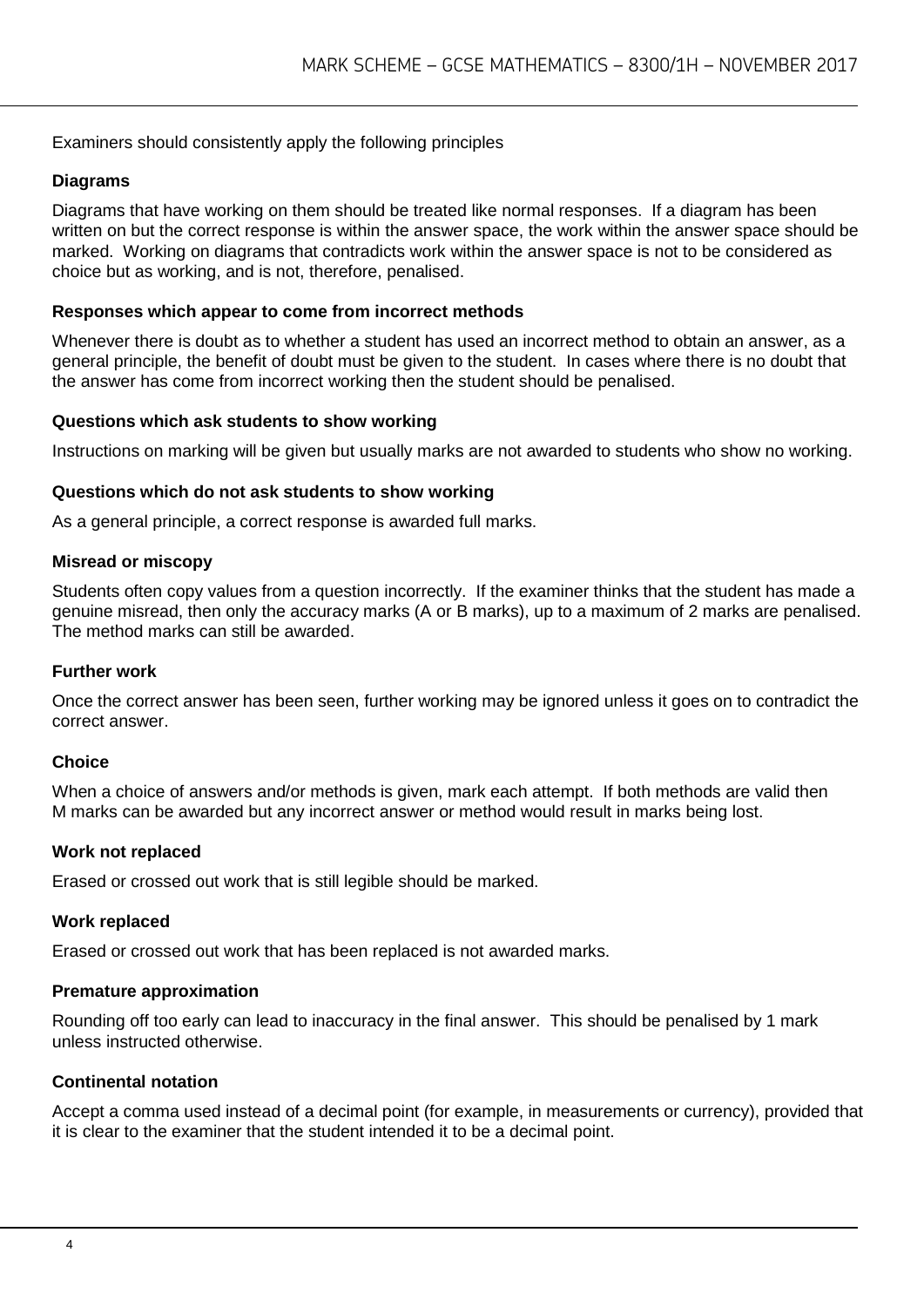| Question     | <b>Answer</b>   | <b>Mark</b> | <b>Comments</b> |
|--------------|-----------------|-------------|-----------------|
|              |                 |             |                 |
| 1            | 10              | <b>B1</b>   |                 |
|              |                 |             |                 |
| $\mathbf{2}$ | $8 \times 10^8$ | <b>B1</b>   |                 |
|              |                 |             |                 |
| $\mathbf{3}$ | $16a^{10}$      | <b>B1</b>   |                 |
|              |                 |             |                 |
| 4            | $\div 2$        | <b>B1</b>   |                 |

|      | $(x - 10)(x + 10)$                                                              | <b>B1</b>                  | either order<br>ignore fw |                |
|------|---------------------------------------------------------------------------------|----------------------------|---------------------------|----------------|
|      |                                                                                 | <b>Additional Guidance</b> |                           |                |
|      | $(x + 10)(x + -10)$                                                             | B <sub>1</sub>             |                           |                |
| 5(a) | Condone missing bracket at end only                                             |                            |                           |                |
|      | $(x - 10)(x + 10)$                                                              | <b>B1</b>                  |                           |                |
|      | $(x - 10(x + 10))$                                                              |                            |                           | B <sub>0</sub> |
|      | $(x - 10)(x + 10)$ followed by attempt to solve, eg answer $x = 10$ , $x = -10$ | B <sub>1</sub>             |                           |                |
|      | answer only $x = 10$ , $x = -10$                                                |                            |                           | B <sub>0</sub> |

|      | $7x - 2x > 1 - 6$ or $5x > -5$<br>or $6 - 1 > 2x - 7x$ or $5 > -5x$<br>or $1 > -x$ | M1             | <sub>oe</sub><br>collecting terms                                 |                               |
|------|------------------------------------------------------------------------------------|----------------|-------------------------------------------------------------------|-------------------------------|
|      | $x > -1$ or $-1 < x$                                                               | A <sub>1</sub> | SC1 incorrect sign eg $x \ge -1$ or $x = -1$<br>or answer of $-1$ |                               |
| 5(b) | <b>Additional Guidance</b>                                                         |                |                                                                   |                               |
|      | Answer $x > \frac{-5}{5}$                                                          |                |                                                                   | M <sub>1</sub> A <sub>0</sub> |
|      | Answer only $\frac{-5}{5}$                                                         |                |                                                                   | SC <sub>0</sub>               |
|      | $x > -1$ with $-1$ or 0, 1, 2  as the answer                                       |                |                                                                   | M <sub>1</sub> A <sub>0</sub> |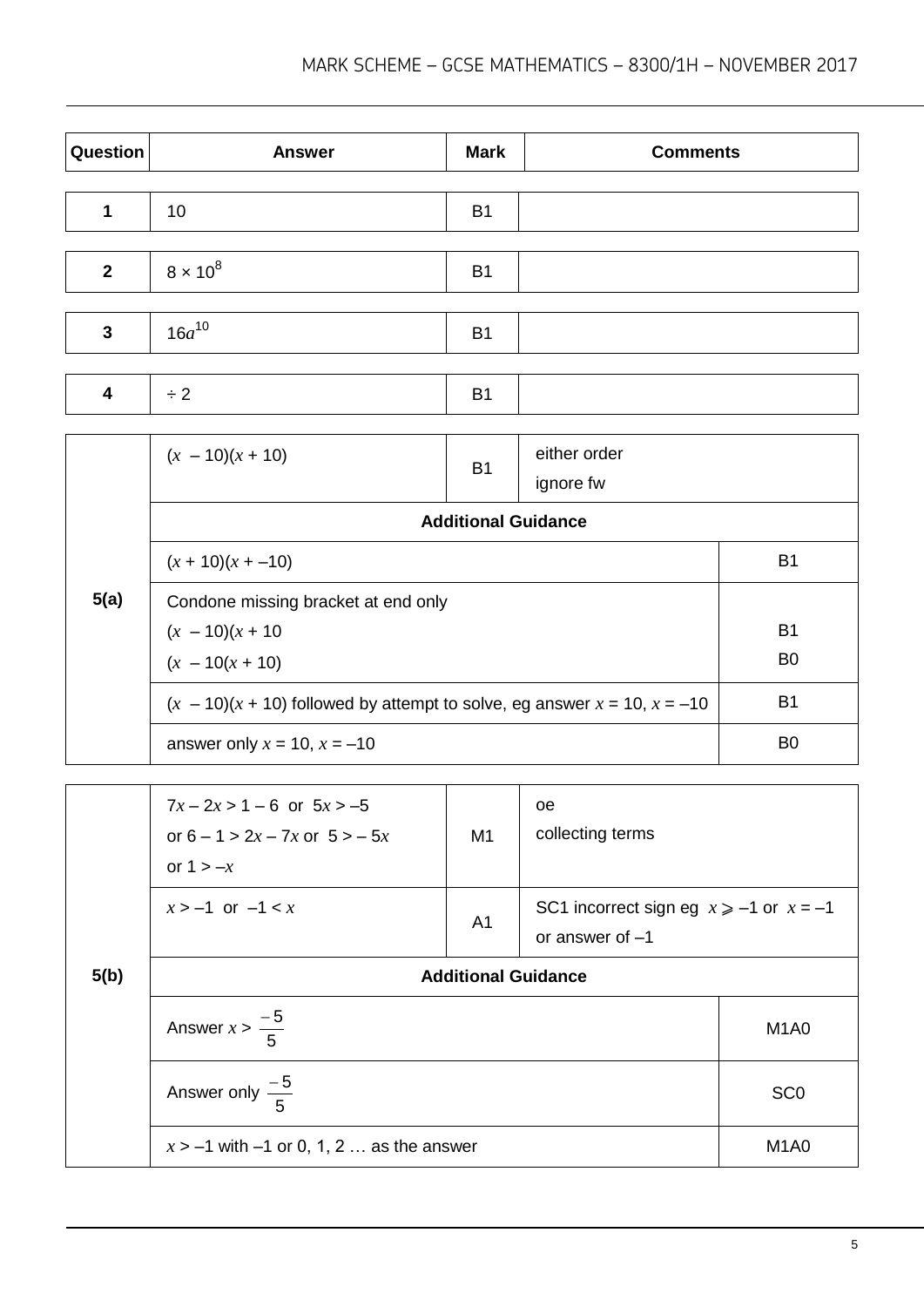| Question | <b>Answer</b>                                                                                           | <b>Mark</b>    | <b>Comments</b>            |                               |
|----------|---------------------------------------------------------------------------------------------------------|----------------|----------------------------|-------------------------------|
|          |                                                                                                         |                |                            |                               |
|          | $((\sqrt{3})^2 = 3$ and $((\sqrt{2})^2 = 2)$                                                            |                |                            |                               |
|          | or $(\sqrt{6})^2$ or $\sqrt{6^2}$ or $\sqrt{36}$                                                        | M1             |                            |                               |
|          | or $\sqrt{9} \times \sqrt{4}$ or $\sqrt{9 \times 4}$                                                    |                |                            |                               |
|          | 6                                                                                                       | A <sub>1</sub> |                            |                               |
|          |                                                                                                         |                | <b>Additional Guidance</b> |                               |
|          | $3 \times 2 = 6$ with answer eg $\sqrt{6}$ or 6 <sup>4</sup>                                            |                |                            | M <sub>0</sub> A <sub>0</sub> |
| 6        | Condone $\sqrt{3}$ = 1.7, 1.7 <sup>2</sup> = 3 and $\sqrt{2}$ = 1.4, 1.4 <sup>2</sup> = 2,              |                |                            |                               |
|          | otherwise                                                                                               |                |                            |                               |
|          | $\sqrt{3}$ or $\sqrt{2}$ or $3^2$ or $2^2$ incorrectly evaluated does not score, even if<br>answer is 6 |                |                            |                               |
|          | eg $\sqrt{3}$ = 1.5, 1.5 <sup>2</sup> = 3                                                               |                |                            | M0A0                          |
|          | $\sqrt{2}$ = 1, 1 <sup>2</sup> = 2, answer 6                                                            |                |                            | M0A0                          |
|          | $3^2 = 6$ , $\sqrt{6} = 3$                                                                              |                |                            | M <sub>0</sub>                |
|          | $(\sqrt{6})^4$                                                                                          |                |                            | M0A0                          |
|          | $\sqrt{2}=1$                                                                                            |                |                            | M <sub>0</sub>                |

|   | $\pi \times 6 \times 6$<br>or $36\pi$ or [113, 113.112]<br>or $9 \times [3.14, 3.142]$ or [28.26, 28.3] | M1 | <sub>oe</sub><br>accept [3.14, 3.142] for $\pi$ |                               |
|---|---------------------------------------------------------------------------------------------------------|----|-------------------------------------------------|-------------------------------|
|   | 9π or $9 \times \pi$ or $\pi$ 9 or $\pi \times 9$<br>A1                                                 |    |                                                 |                               |
| 7 | <b>Additional Guidance</b>                                                                              |    |                                                 |                               |
|   | $36\pi$ followed by an incorrect method<br>eg $36\pi \div 2 = 18\pi$ with answer $18\pi$                |    |                                                 | M <sub>1</sub> A <sub>0</sub> |
|   | Answer of $9\pi$ from $\pi \times 3^2$                                                                  |    |                                                 | M0A0                          |
|   | $9\pi$ and [28.26, 28.3] given on answer line                                                           |    |                                                 | M <sub>1</sub> A <sub>0</sub> |
|   | $\pi r^2$ stated but followed by 36 or 9                                                                |    |                                                 | M0A0                          |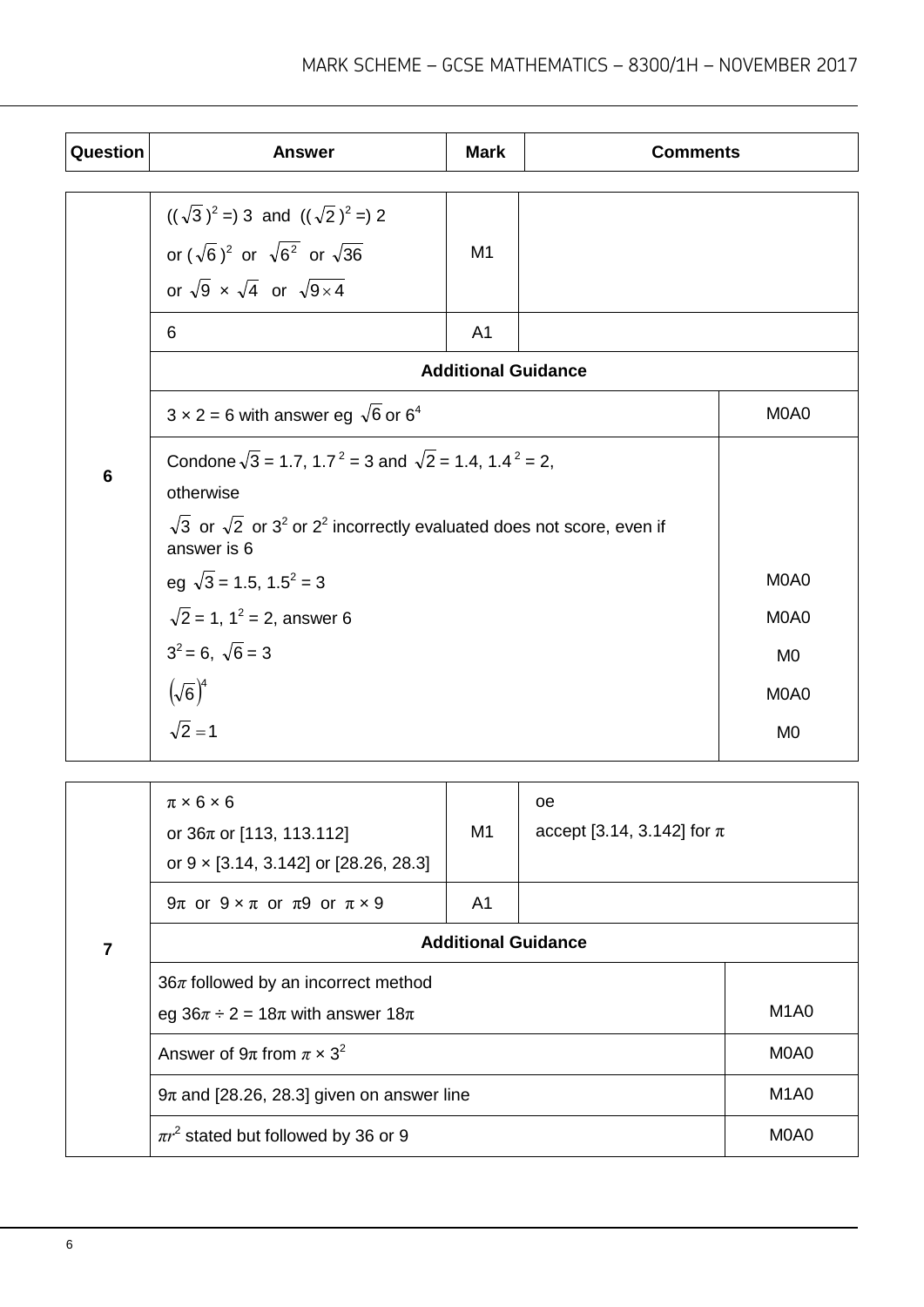| Question | <b>Answer</b>                                                                                                                               | <b>Mark</b>    | <b>Comments</b>        |                |
|----------|---------------------------------------------------------------------------------------------------------------------------------------------|----------------|------------------------|----------------|
|          | <b>Alternative method 1</b>                                                                                                                 |                |                        |                |
|          | Three whole numbers that each are<br>less than 80 and have units digit 4<br><b>or</b><br>States that each number must have<br>units digit 4 | M1             |                        |                |
|          | 82                                                                                                                                          | A <sub>1</sub> |                        |                |
|          | <b>Alternative method 2</b>                                                                                                                 |                |                        |                |
| 8        | Correctly evaluated trial for three<br>whole numbers, none of which are<br>a multiple of 10, and that, when<br>rounded, total 70            | M <sub>1</sub> | $eg$ 33 + 33 + 13 = 79 |                |
|          | 82                                                                                                                                          | A <sub>1</sub> |                        |                |
|          | <b>Additional Guidance</b>                                                                                                                  |                |                        |                |
|          | $39 + 33 + 13 = 85$ $(40 + 30 + 10 = 80)$                                                                                                   |                |                        | M <sub>0</sub> |
|          | Beware 82 from incorrect values, eg $39 + 24 + 19 = 82$                                                                                     |                |                        | M0A0           |
|          | Ignore incorrectly evaluated trials that do not solely lead to the answer                                                                   |                |                        |                |

|  | $n =$<br>. |  |  |
|--|------------|--|--|
|--|------------|--|--|

 $\mathbf{I}$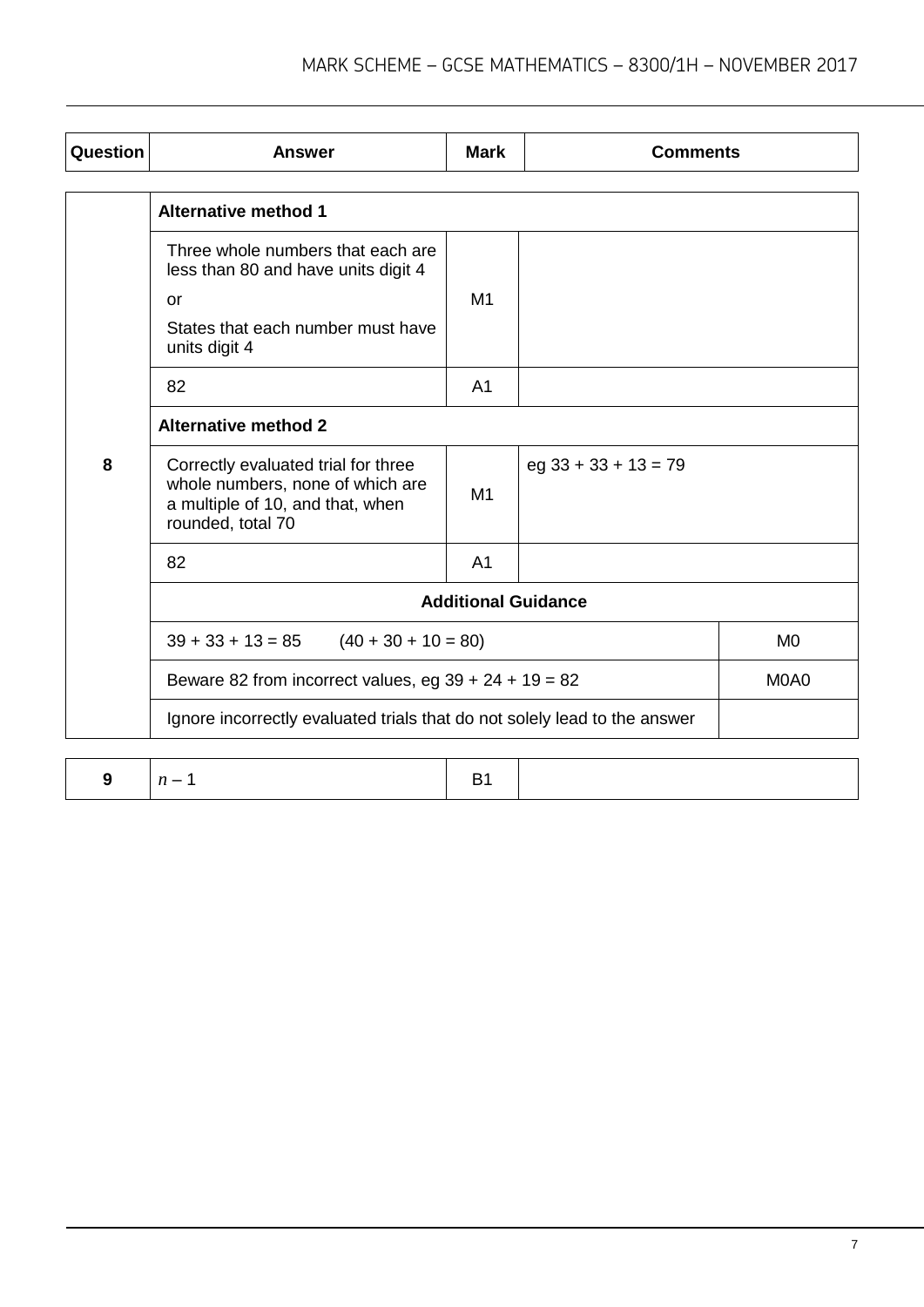| Question | <b>Answer</b>                                                                               | Mark           | <b>Comments</b>  |                               |
|----------|---------------------------------------------------------------------------------------------|----------------|------------------|-------------------------------|
|          |                                                                                             |                |                  |                               |
|          | $\frac{1}{2} (b + 2b)h$ or $3 \times \frac{1}{2} bh$                                        | M1             | oe               |                               |
|          | 1.5 <i>bh</i> or $\frac{3}{2}bh$ or $\frac{3bh}{2}$ or $1\frac{1}{2}bh$                     | A <sub>1</sub> | accept hb for bh |                               |
|          | <b>Additional Guidance</b>                                                                  |                |                  |                               |
| 10(a)    | Correct expression with $x$ , $\div$ or brackets                                            |                |                  | M <sub>1</sub> A <sub>0</sub> |
|          | Condone units within expressions for M1 only                                                |                |                  |                               |
|          | Condone the expression given within a formula                                               |                |                  |                               |
|          | eg $A = 1.5hb$                                                                              | <b>M1A1</b>    |                  |                               |
|          | Condone correct expression stated and then equated to a value or with<br>values substituted |                |                  | <b>M1A1</b>                   |
|          |                                                                                             |                |                  |                               |

|       | $3b + 2s$<br>or $3b = 2s$<br>or $4s$          | M <sub>1</sub>             | <sub>oe</sub>                 |             |
|-------|-----------------------------------------------|----------------------------|-------------------------------|-------------|
| 10(b) | 6b                                            | A <sub>1</sub>             | oe eg $b + b + b + b + b + b$ |             |
|       |                                               | <b>Additional Guidance</b> |                               |             |
|       | Condone the expression given within a formula |                            |                               |             |
|       | eg $P = 6b$                                   |                            |                               | <b>M1A1</b> |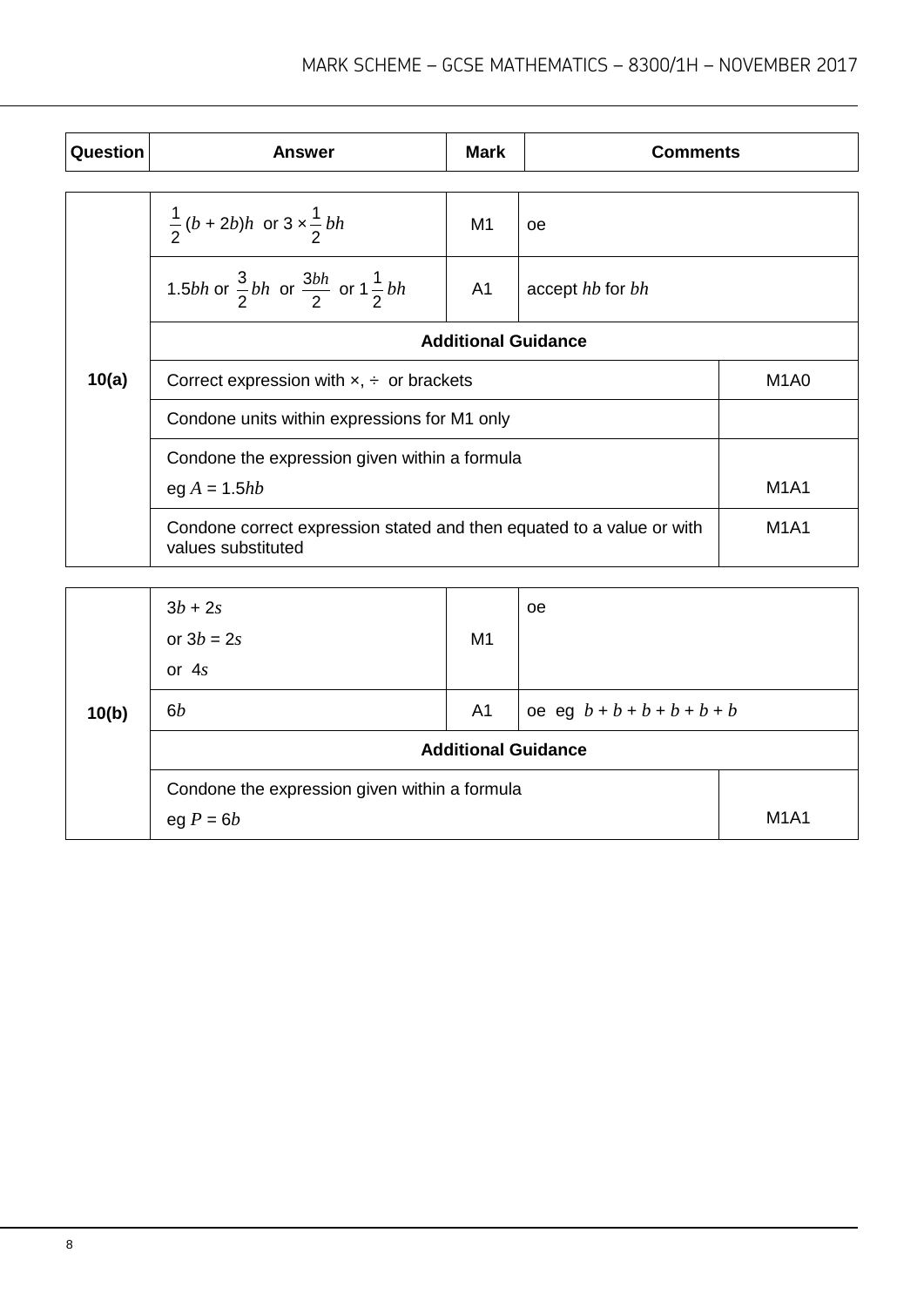| Question | <b>Answer</b>                                                                                                                                                             | <b>Mark</b>        | <b>Comments</b>                                                             |  |  |
|----------|---------------------------------------------------------------------------------------------------------------------------------------------------------------------------|--------------------|-----------------------------------------------------------------------------|--|--|
|          | <b>Alternative method 1</b>                                                                                                                                               |                    |                                                                             |  |  |
|          | $x + 2x + 2x + 10$ or $5x + 10$<br>or $x + 2x + 2x + 10 + 90$<br>or $5x + 100$                                                                                            | M <sub>1</sub>     | оe                                                                          |  |  |
|          | $x + 2x + 2x + 10 = 360 - 90$<br>or $5x + 10 = 270$<br>or $x + 2x + 2x + 10 + 90 = 360$<br>or $5x + 100 = 360$<br>or $5x = 260$                                           | M <sub>1</sub> dep | оe                                                                          |  |  |
|          | $(x = 52 \text{ or } 2x = 104$<br>or $2x + 10 = 114$                                                                                                                      | A <sub>1</sub>     | May be on diagram                                                           |  |  |
|          | $\frac{114}{360}$ or $\frac{57}{180}$ or $\frac{38}{120}$ or $\frac{1}{6}$<br>19<br>60<br>or 0.31(6) or 0.317 or 0.32<br>or 31(.6)% or 31.7% or 32%                       | B <sub>1ft</sub>   | $2 \times$ their 52 + 10<br>ft<br>360<br>their angle for C<br>$or -$<br>360 |  |  |
| 11       | <b>Alternative method 2</b>                                                                                                                                               |                    |                                                                             |  |  |
|          | $\frac{90}{360} + \frac{x}{360} + \frac{2x}{360} + P(C) = 1$<br>or $\frac{90}{360} + \frac{x}{360} + \frac{2x}{360} + \frac{2x+10}{360}$<br>or<br>$2x + 10$<br>$5x + 100$ | M <sub>1</sub>     | oe                                                                          |  |  |
|          | $+\frac{2x+10}{2}$ = 1<br>90<br>$+\frac{2x}{x}$<br>360<br>360<br>360<br>360                                                                                               | M1dep              | oe                                                                          |  |  |
|          | $(x = 52 \text{ or } 2x = 104$<br>or $2x + 10 = 114$                                                                                                                      | A <sub>1</sub>     | May be on diagram                                                           |  |  |
|          | $\frac{114}{360}$ or $\frac{57}{180}$ or $\frac{38}{120}$ or $\frac{19}{60}$<br>or 0.31(6) or 0.317 or 0.32<br>or 31(.6)% or 31.7% or 32%                                 | B <sub>1ft</sub>   | $2 \times$ their 52 + 10<br>ft<br>360<br>their angle for C<br>$or -$<br>360 |  |  |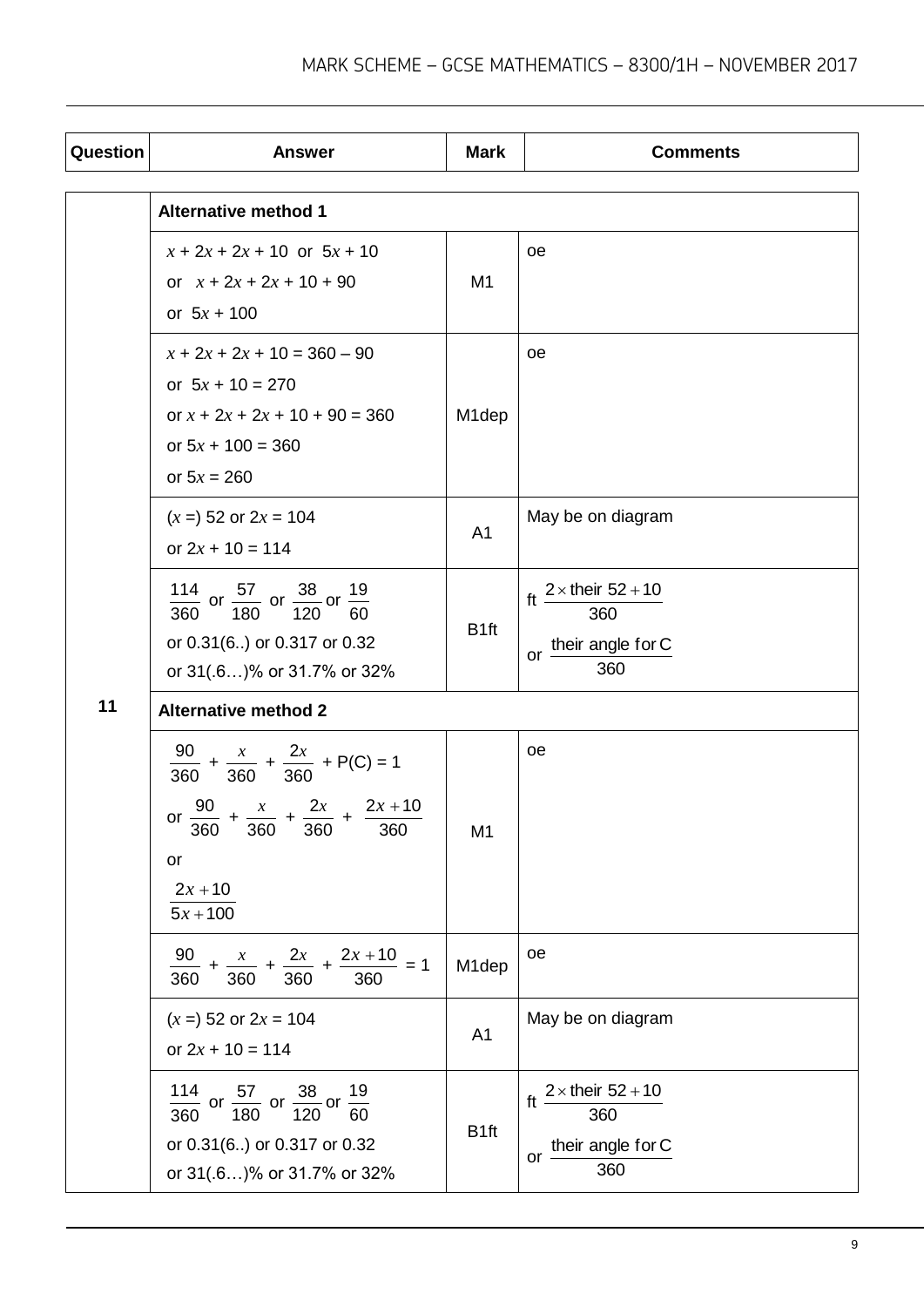|            | <b>Additional Guidance</b>                                                             |                               |  |  |  |
|------------|----------------------------------------------------------------------------------------|-------------------------------|--|--|--|
|            | Ignore incorrect simplification or conversion after $\frac{114}{360}$ oe               | M1M1A1B1                      |  |  |  |
| 11<br>cont | $\frac{360-10-90}{2}$<br>oe<br>5                                                       | M1M1                          |  |  |  |
|            | $x + 2x + 2x + 10$ followed by $6x + 10 = 270$                                         | M <sub>1</sub> M <sub>0</sub> |  |  |  |
|            | Do not accept decimal within fraction for final answer if correct fraction<br>not seen |                               |  |  |  |
|            | The follow through is not available if A1 awarded                                      |                               |  |  |  |

|    | Any two of 0.5, 40 and 100                                                                                                                         | M1             | 1600 implies 40<br>10 implies 100 |        |
|----|----------------------------------------------------------------------------------------------------------------------------------------------------|----------------|-----------------------------------|--------|
|    | $(40^2)$ = 1600<br>or $(0.5 \times 40^2)$ 800<br>or $(\sqrt{100}) = 10$                                                                            | M <sub>1</sub> |                                   |        |
|    | 80 with correct working                                                                                                                            | A <sub>1</sub> |                                   |        |
| 12 | <b>Additional Guidance</b>                                                                                                                         |                |                                   |        |
|    | $\frac{0.5 \times 1600}{\sqrt{100}}$ or $\frac{0.5 \times 40^2}{10}$ or $\frac{1 \times 1600}{10}$ or $\frac{800}{\sqrt{100}}$ or $\frac{800}{10}$ |                |                                   | M1M1   |
|    | 80 with no or incorrect working, eg attempt at actual calculation and<br>then rounding to 80                                                       |                |                                   | M0M0A0 |
|    | Condone 0.50(0) for 0.5, 40.0(0) for 40 and 100.0(0) for 100 etc                                                                                   |                |                                   |        |
|    | Rounding 0.526 to 1, but otherwise correct, with answer 160                                                                                        |                |                                   | M1M1A0 |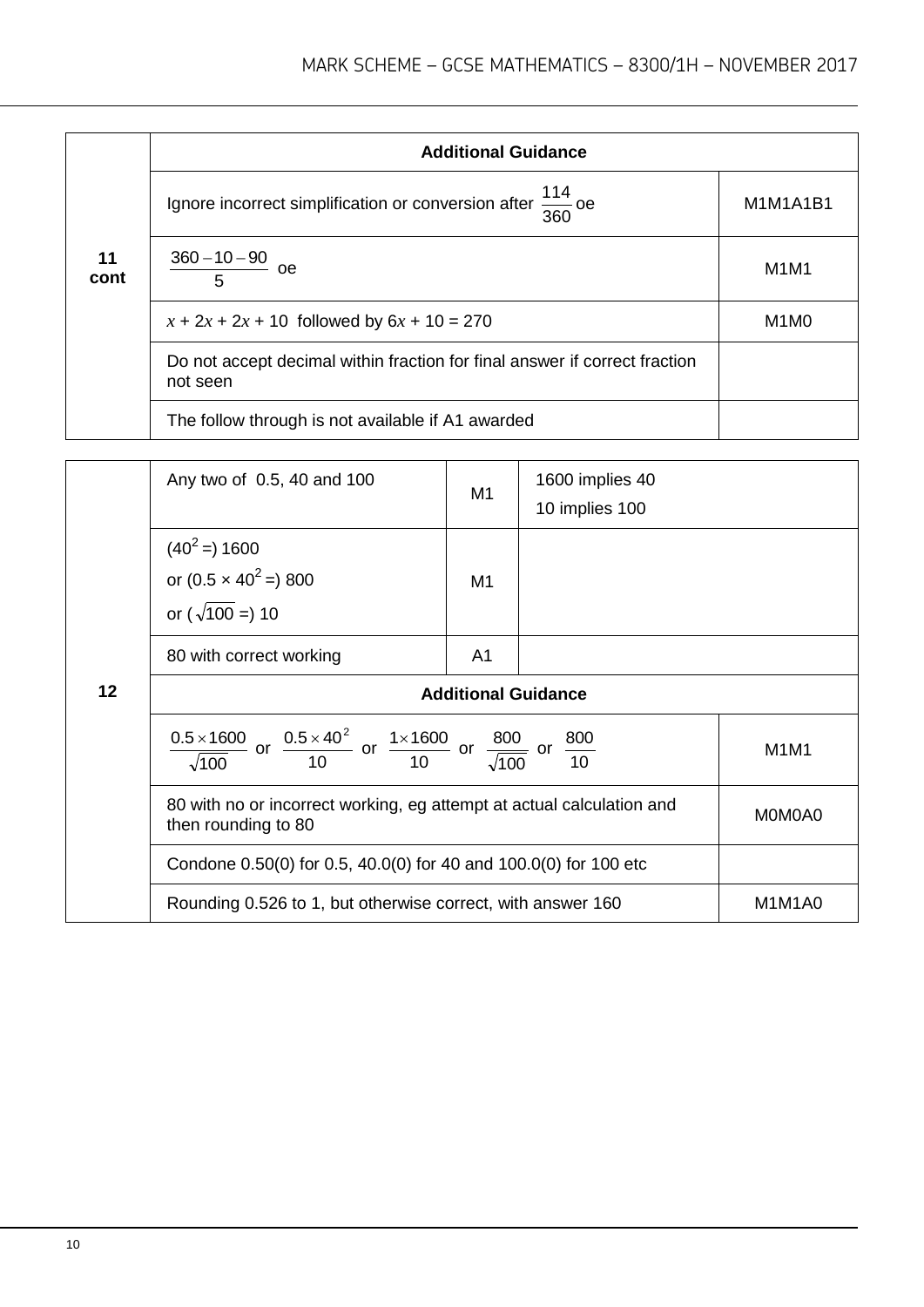| Question |                                                                                                                                                                                          | <b>Answer</b>                                                                | <b>Mark</b>        | <b>Comments</b>                                                                |
|----------|------------------------------------------------------------------------------------------------------------------------------------------------------------------------------------------|------------------------------------------------------------------------------|--------------------|--------------------------------------------------------------------------------|
|          | <b>Alternative method 1</b>                                                                                                                                                              |                                                                              |                    |                                                                                |
|          | $88 \div (7 + 4)$ or $88 \div 11$ or 8                                                                                                                                                   |                                                                              | M1                 | $oe$ 11 $\times$ 8 = 88                                                        |
|          | their $8 \times 7$ and their $8 \times 4$<br>or their $8 \times 7$ and $88$ – their value<br>or their $8 \times 4$ and $88 -$ their value<br>or 56 and 32<br>or their $8 \times (7 - 4)$ |                                                                              | M <sub>1</sub> dep | oe<br>eg $8 \times 7 = 63$ and $88 - 63$<br>eg $8 \times 4 = 30$ and $88 - 30$ |
|          | or their $8 \times 3$                                                                                                                                                                    |                                                                              |                    |                                                                                |
|          | 24                                                                                                                                                                                       |                                                                              | A <sub>1</sub>     |                                                                                |
|          | <b>Alternative method 2</b>                                                                                                                                                              |                                                                              |                    |                                                                                |
|          | ratio $7:4$                                                                                                                                                                              | One correctly evaluated trial for two<br>numbers, other than 7 and 4, in the | M1                 | $eg 70 + 40 = 110$                                                             |
| 13       | 56 and 32                                                                                                                                                                                |                                                                              | M <sub>1</sub> dep | $eg 56 + 32 = 88$                                                              |
|          | 24                                                                                                                                                                                       |                                                                              | A <sub>1</sub>     |                                                                                |
|          |                                                                                                                                                                                          | <b>Alternative method 3</b> using $x : y = 7 : 4$ (correct)                  |                    |                                                                                |
|          | $4x = 7y$<br>and<br>$4x + 4y = 352$                                                                                                                                                      | $4x = 7y$<br>and<br>$7x + 7y = 616$                                          | M1                 | oe<br>forming equation from ratio and equating<br>coefficients                 |
|          | $11y = 352$<br>or $y = 32$                                                                                                                                                               | $11x = 616$<br>or $x = 56$                                                   | M <sub>1</sub> dep | oe<br>equation in one variable                                                 |
|          | 24                                                                                                                                                                                       |                                                                              | A1                 |                                                                                |
|          |                                                                                                                                                                                          | <b>Alternative method 4</b> using $x : y = 4 : 7$ (incorrect)                |                    |                                                                                |
|          | $7x = 4y$<br>and<br>$4x + 4y = 352$                                                                                                                                                      | $7x = 4y$<br>and<br>$7x + 7y = 616$                                          | M <sub>1</sub>     | oe<br>forming equation from ratio and equating<br>coefficients                 |
|          | $11x = 352$<br>or $x = 32$                                                                                                                                                               | $11y = 616$<br>or $y = 56$                                                   | M <sub>1</sub> dep | oe<br>equation in one variable                                                 |
|          | their answer                                                                                                                                                                             |                                                                              | A <sub>0</sub>     |                                                                                |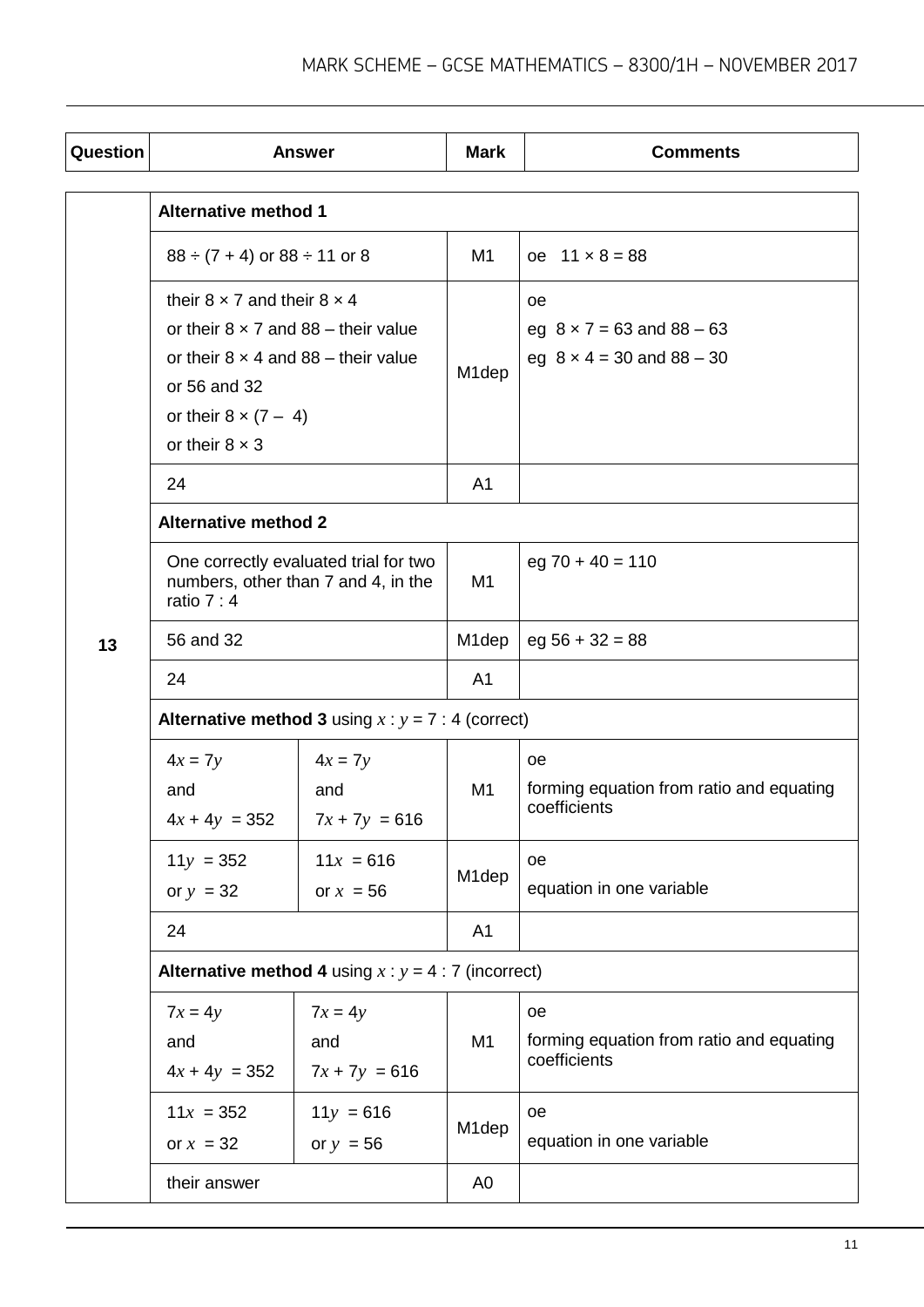|            | <b>Alternative method 5</b> using $x : y = 7 : 4$ (correct)                                            |                    |                                              |        |  |
|------------|--------------------------------------------------------------------------------------------------------|--------------------|----------------------------------------------|--------|--|
|            | $x = \frac{7}{4}y$ or $y = \frac{4}{7}x$<br>or $x = 88 - y$ or $y = 88 - x$                            | M1                 | oe<br>making one variable the subject        |        |  |
|            | $\frac{7y}{4} + y = 88$ or $\frac{11}{4}$ y = 88<br>or $x + \frac{4}{7}x = 88$ or $\frac{11}{7}x = 88$ | M <sub>1</sub> dep | oe<br>equation in one variable               |        |  |
|            | 24                                                                                                     | A <sub>1</sub>     |                                              |        |  |
| 13<br>cont | <b>Alternative method 6</b> using $x : y = 4 : 7$ (incorrect)                                          |                    |                                              |        |  |
|            | $y = \frac{7}{4}x$ or $x = \frac{4}{7}y$<br>or $x = 88 - y$ or $y = 88 - x$                            | M1                 | <b>oe</b><br>making one variable the subject |        |  |
|            | $\frac{7x}{4}$ + x = 88 or $\frac{11}{4}$ x = 88<br>or $y + \frac{4}{7}y = 88$ or $\frac{11}{7}y = 88$ | M <sub>1</sub> dep | <b>oe</b><br>equation in one variable        |        |  |
|            | their answer                                                                                           | A <sub>0</sub>     |                                              |        |  |
|            | <b>Additional Guidance</b>                                                                             |                    |                                              |        |  |
|            | -24 with no incorrect working implies 56 and 32                                                        |                    |                                              | M1M1A0 |  |
|            | $x = 32$ and $y = 56$                                                                                  |                    |                                              | M1M1A0 |  |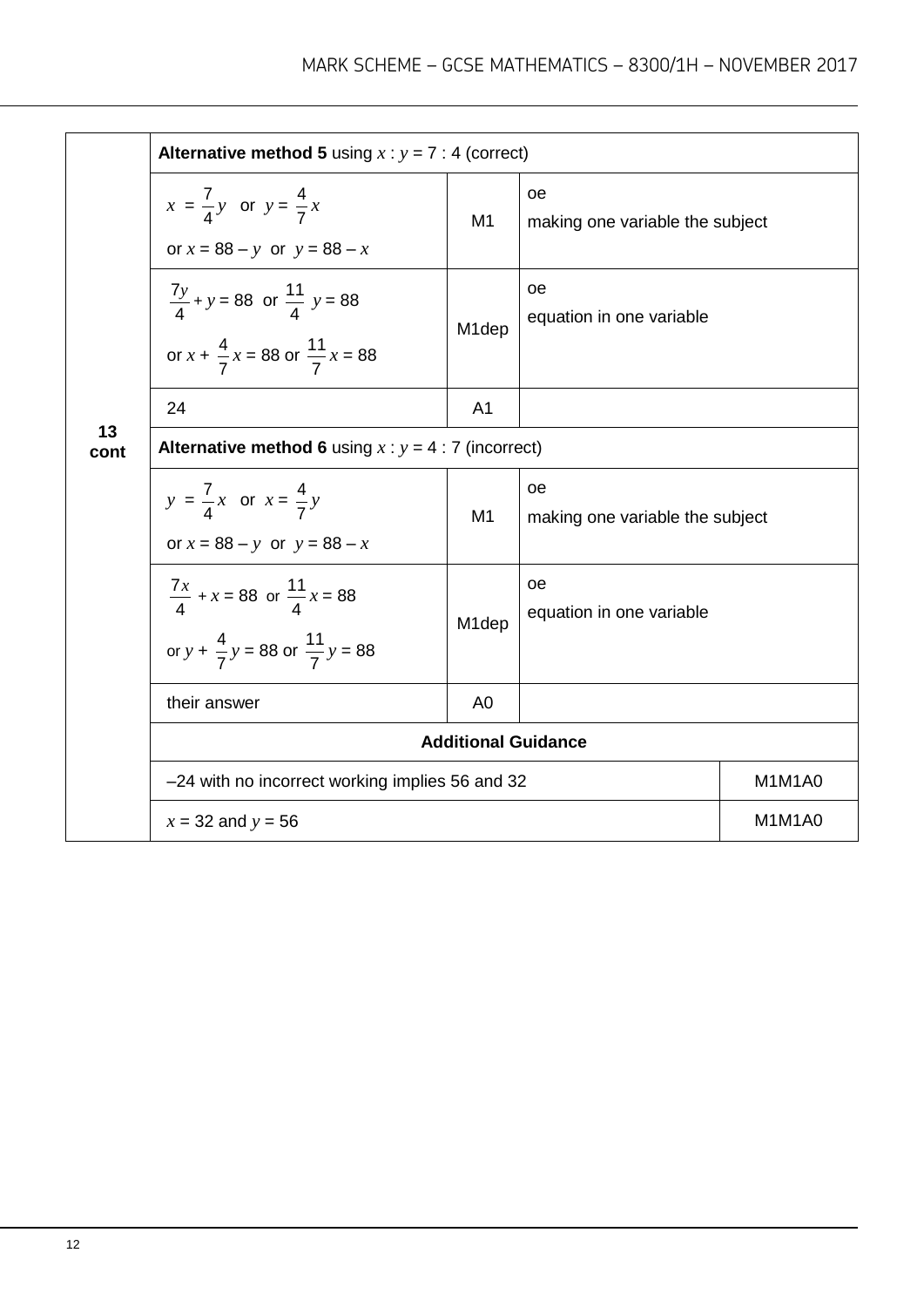| Question | <b>Answer</b>                                            | <b>Mark</b>        | <b>Comments</b>                     |  |  |
|----------|----------------------------------------------------------|--------------------|-------------------------------------|--|--|
|          | <b>Alternative method 1</b>                              |                    |                                     |  |  |
|          | $60 \div 2$ or 30                                        | M <sub>1</sub>     | exterior angle<br>may be on diagram |  |  |
|          | $360 \div$ their 30                                      | M <sub>1</sub> dep |                                     |  |  |
|          | 12                                                       | A <sub>1</sub>     |                                     |  |  |
| 14       | <b>Alternative method 2</b>                              |                    |                                     |  |  |
|          | $\frac{360-60}{2}$ or $\frac{300}{2}$ or 150             | M1                 | interior angle<br>may be on diagram |  |  |
|          | $360 \div (180 - \text{their } 150)$<br>or $360 \div 30$ | M <sub>1</sub> dep |                                     |  |  |
|          | 12                                                       | A <sub>1</sub>     |                                     |  |  |
|          | <b>Alternative method 3</b>                              |                    |                                     |  |  |
|          | $\frac{360-60}{2}$ or $\frac{300}{2}$ or 150             | M1                 | interior angle<br>may be on diagram |  |  |
|          | 180 $\times$ $(n - 2) =$ their 150 $\times n$            |                    | oe equation                         |  |  |
|          | or $180n -$ their $150n = 360$<br>or $30n = 360$         | M1dep              |                                     |  |  |
|          | 12                                                       | A <sub>1</sub>     |                                     |  |  |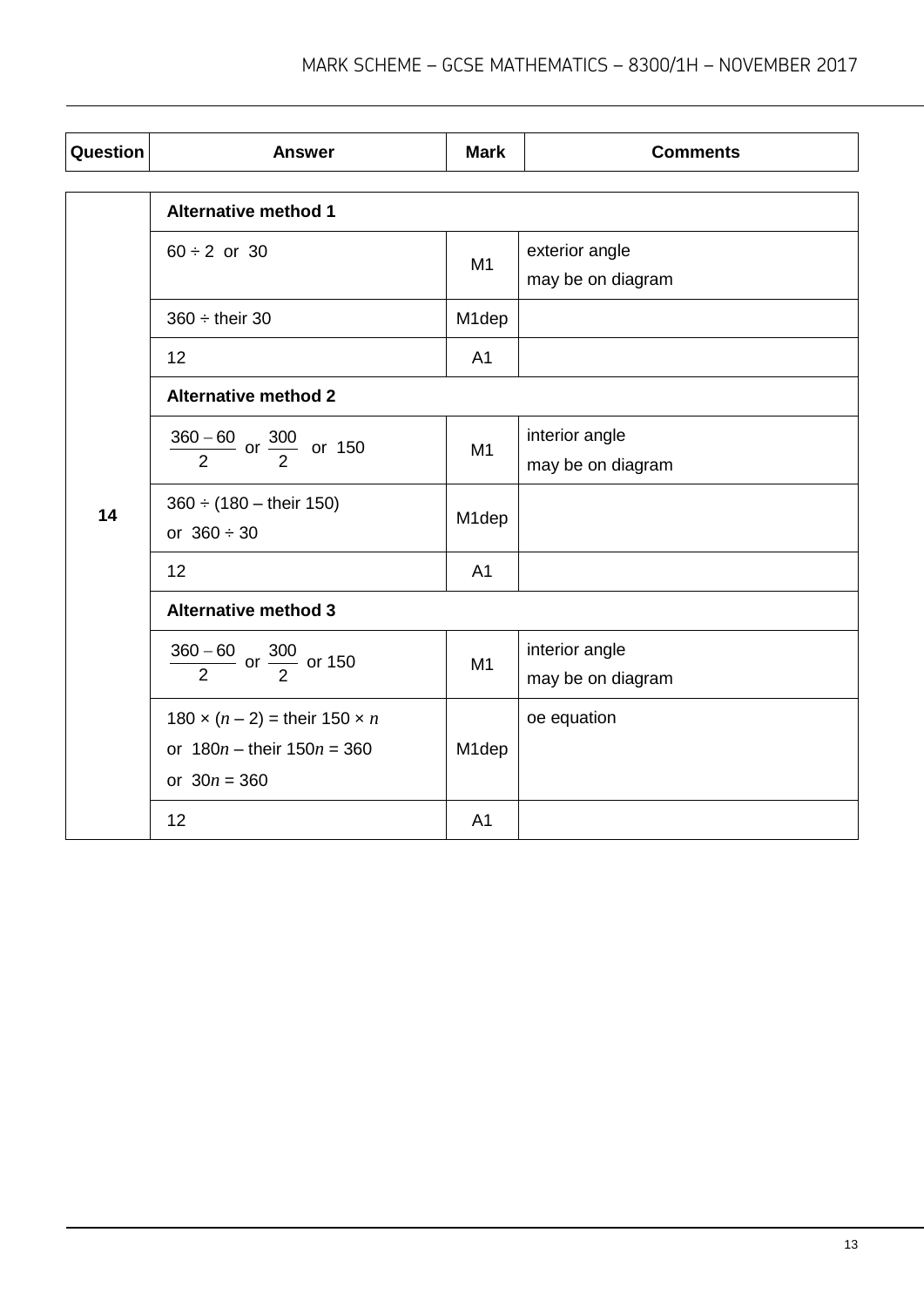| Question | <b>Answer</b>               | <b>Mark</b>    | <b>Comments</b>  |                               |
|----------|-----------------------------|----------------|------------------|-------------------------------|
|          | $7 \times 5 \times 3$       | M <sub>1</sub> | oe $35 \times 3$ |                               |
| 15(a)    | 105                         | A <sub>1</sub> |                  |                               |
|          | <b>Additional Guidance</b>  |                |                  |                               |
|          | 105 given with further work |                |                  | M <sub>1</sub> A <sub>0</sub> |

|       | <b>Alternative method 1</b>                                                                                  |                  |                                                        |                               |  |
|-------|--------------------------------------------------------------------------------------------------------------|------------------|--------------------------------------------------------|-------------------------------|--|
|       | $\frac{2}{7} \times \frac{3}{5}$ or $\frac{2 \times 3}{7 \times 5}$                                          | M <sub>1</sub>   | <b>oe</b>                                              |                               |  |
|       | $\frac{6}{35}$                                                                                               | A <sub>1</sub>   | oe                                                     |                               |  |
|       | <b>Alternative method 2</b>                                                                                  |                  |                                                        |                               |  |
|       | $2 \times 3 \times 3$<br>their 105                                                                           | M <sub>1</sub>   | their 105 from (a)                                     |                               |  |
| 15(b) | $\frac{18}{\text{their }105} \text{ or } \frac{6}{35}$                                                       | A <sub>1ft</sub> | oe<br>ft their 105 from (a) if $0 <$ probability $< 1$ |                               |  |
|       | <b>Additional Guidance</b>                                                                                   |                  |                                                        |                               |  |
|       | Ignore incorrect simplification or conversion after a correct fraction                                       |                  |                                                        | <b>M1A1</b>                   |  |
|       | $\frac{2}{7} \times \frac{3}{5}$ or $\frac{6}{35}$ with further work other than simplification or conversion |                  |                                                        | M <sub>1</sub> A <sub>0</sub> |  |
|       | $rac{2}{7} + \frac{3}{5}$                                                                                    |                  |                                                        | M0A0                          |  |
|       |                                                                                                              |                  |                                                        |                               |  |

| ט ו<br>$ -$ |  |
|-------------|--|
|-------------|--|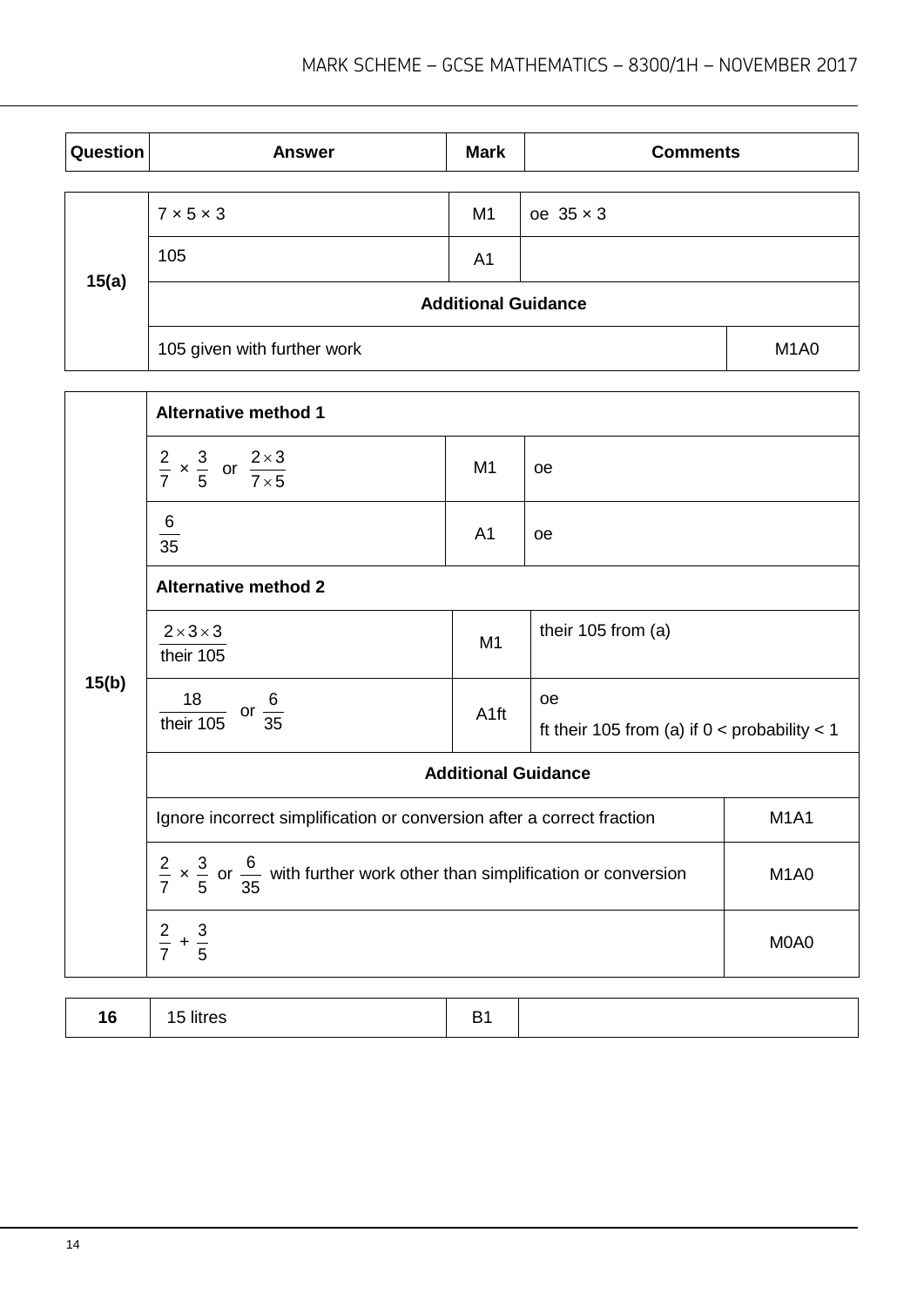| Question | <b>Answer</b>                                                                                            | <b>Mark</b> | <b>Comments</b>                                                                                                                                       |                |
|----------|----------------------------------------------------------------------------------------------------------|-------------|-------------------------------------------------------------------------------------------------------------------------------------------------------|----------------|
|          | Ticks No and gives correct reason<br>or<br>ticks No and gives numerical<br>counter-example for any solid | <b>B1</b>   | eg1 (volume of) A is 8 times bigger<br>eg2 (volume) sf = $2^3$<br>eg3 if A and B are cubes and $l = 3$ ,<br>volume of $A = 27$<br>volume of $B = 216$ |                |
|          |                                                                                                          |             | 216 is not 27 $\times$ 2                                                                                                                              |                |
| 17       | <b>Additional Guidance</b>                                                                               |             |                                                                                                                                                       |                |
|          | Condone $8l^3$                                                                                           |             |                                                                                                                                                       | <b>B1</b>      |
|          | No, as the height/width is (also) doubled/different                                                      |             |                                                                                                                                                       | B <sub>1</sub> |
|          | No, as the length/volume is cubed                                                                        |             |                                                                                                                                                       | B <sub>0</sub> |
|          | No, volume is $l^3$                                                                                      |             |                                                                                                                                                       | B <sub>0</sub> |
|          | No, as the height could be different                                                                     |             |                                                                                                                                                       | B <sub>0</sub> |
|          | No, it would be 3 times as big                                                                           |             |                                                                                                                                                       | B <sub>0</sub> |
|          | Doubling the length doesn't double the volume                                                            |             |                                                                                                                                                       | B <sub>0</sub> |

| <u>_</u><br>10<br>$\sim$ $\sim$ $\sim$<br>$- -$<br>ιο.<br>$\overline{\phantom{a}}$<br>anu | -<br>- |  |
|-------------------------------------------------------------------------------------------|--------|--|
|-------------------------------------------------------------------------------------------|--------|--|

| 19 | $a + 65 + 115 + c = 360$<br>or $b + c = 180$      | M <sub>1</sub> | oe<br>oe                                              |  |
|----|---------------------------------------------------|----------------|-------------------------------------------------------|--|
|    | $a + c = 180$<br>and $b + c = 180$<br>and $a = b$ | A1             | oe eg $c = 180 - a$<br>$b = 180 - (180 - a)$<br>$= a$ |  |
|    | angles at a point<br>and (co)interior angles      | A1             |                                                       |  |
|    | <b>Additional Guidance</b>                        |                |                                                       |  |
|    | Accept angles round a point for angles at a point |                |                                                       |  |
|    | Accept allied angles for interior angles          |                |                                                       |  |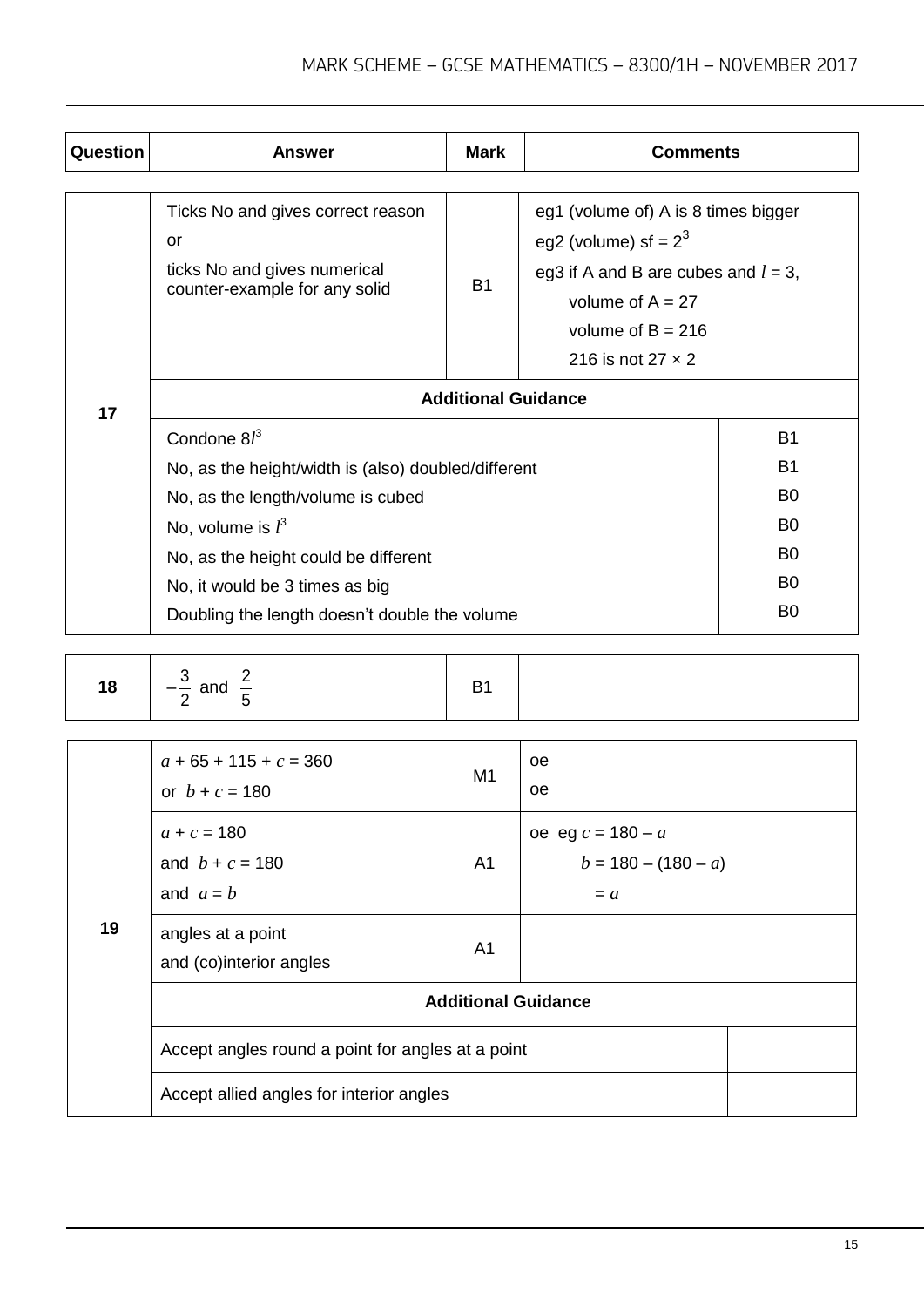| Question | <b>Answer</b>                                                                                                                                                                        | <b>Mark</b>                | <b>Comments</b>                                                                                                                    |           |
|----------|--------------------------------------------------------------------------------------------------------------------------------------------------------------------------------------|----------------------------|------------------------------------------------------------------------------------------------------------------------------------|-----------|
|          |                                                                                                                                                                                      |                            |                                                                                                                                    |           |
|          | Median ticked<br>and<br>a valid reason for not using mode<br>(eg there is no mode)<br>and<br>a valid reason for not using mean<br>(eg 82 will affect the mean<br>disproportionately) | <b>B2</b>                  | <b>B1</b><br>median ticked<br>or<br>valid reason to reject mean or valid<br>reason to reject mode with any box or no<br>box ticked |           |
|          |                                                                                                                                                                                      | <b>Additional Guidance</b> |                                                                                                                                    |           |
|          | Accept any indication in place of a tick                                                                                                                                             |                            |                                                                                                                                    |           |
|          | Ignore non-contradictory statements alongside a correct reason                                                                                                                       |                            |                                                                                                                                    |           |
|          | Median ticked with reasons "There is no mode" and "82 would skew the<br>mean"                                                                                                        | <b>B2</b>                  |                                                                                                                                    |           |
|          | No box or mode ticked with reason "Not mean, because of the 82"                                                                                                                      |                            |                                                                                                                                    | <b>B1</b> |
| 20       | No box or mean ticked with reason "Not mode, all the numbers are<br>different"                                                                                                       | <b>B1</b>                  |                                                                                                                                    |           |
|          | No box or mode ticked with statement that 82 is very large                                                                                                                           | B <sub>0</sub>             |                                                                                                                                    |           |
|          | Condone "one number" oe for "82" in reason for mean if intention is<br>clear, eg "One of the numbers is far bigger than the others"                                                  |                            |                                                                                                                                    |           |
|          | Do not accept reasons for the mean indicating that 12.7 is too high<br>unless 82 is also mentioned                                                                                   |                            |                                                                                                                                    |           |
|          | Do not accept reasons given with the wrong measure                                                                                                                                   |                            |                                                                                                                                    |           |
|          | eg "It cannot be the mean as they're all different"                                                                                                                                  |                            |                                                                                                                                    |           |
|          | Do not accept a reason which simply defines mean and mode                                                                                                                            |                            |                                                                                                                                    |           |
|          | Giving reasons for mode and mean does not imply a selection of<br>median – the box must be ticked to achieve both marks                                                              |                            |                                                                                                                                    |           |
|          | Median ticked with two valid reasons which are not attributed to median<br>and mode                                                                                                  |                            |                                                                                                                                    | <b>B2</b> |
|          | eg median ticked and "There is not a repeated number" and "82 is far<br>too high to calculate the average"                                                                           |                            |                                                                                                                                    |           |
|          | Otherwise, reasons must be attributed                                                                                                                                                |                            |                                                                                                                                    |           |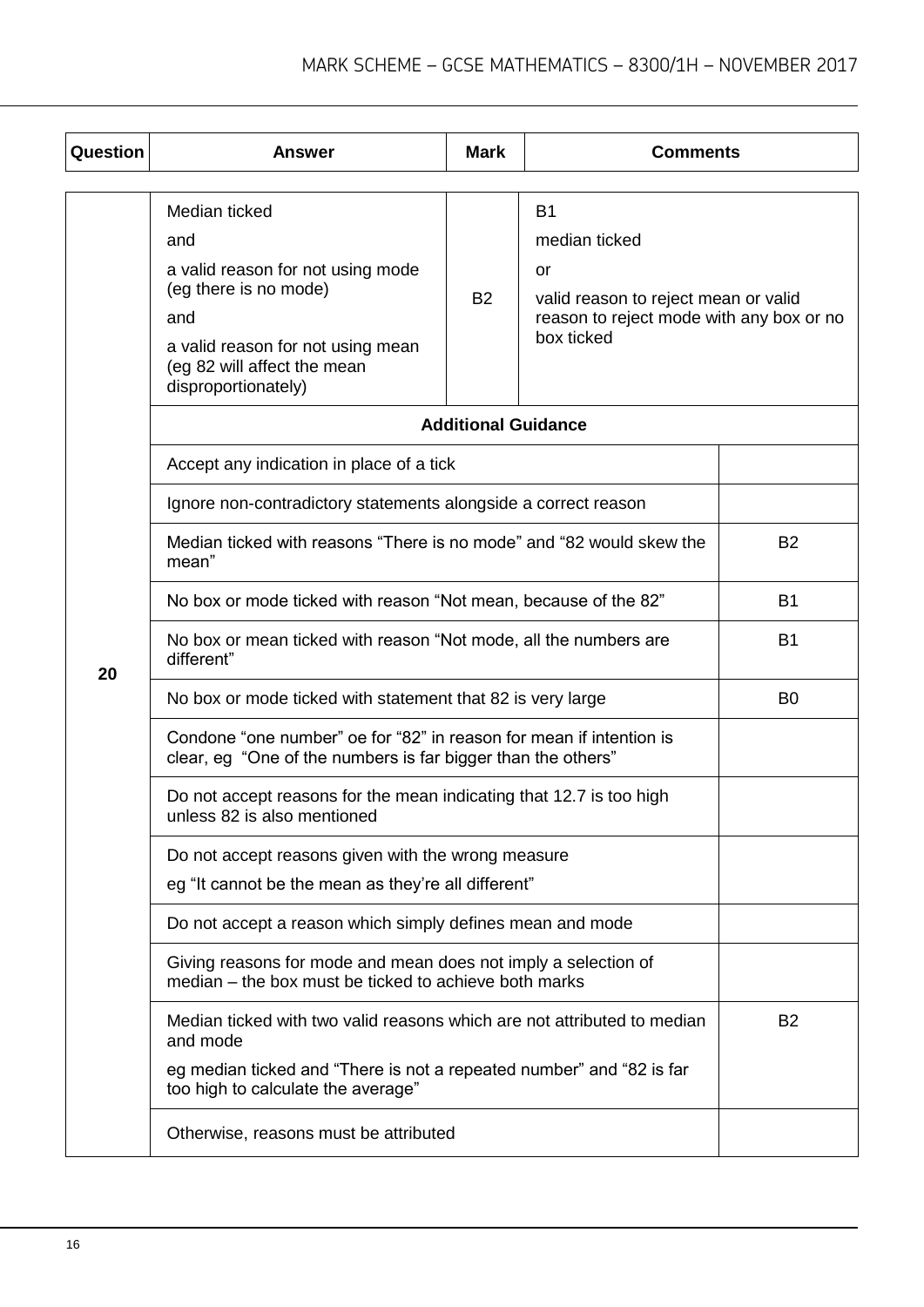| Question | <b>Answer</b>                                                                                                                    | <b>Mark</b> | <b>Comments</b>                                                                                                                                                                                                                                                                                                                                                               |
|----------|----------------------------------------------------------------------------------------------------------------------------------|-------------|-------------------------------------------------------------------------------------------------------------------------------------------------------------------------------------------------------------------------------------------------------------------------------------------------------------------------------------------------------------------------------|
| 21       | Set of 3 points that give<br>area 28<br>and A on positive $y$ -axis<br>and $B$ on negative y-axis<br>and C on positive $x$ -axis | <b>B2</b>   | eg1 $A(0, 10)$ $B(0, -4)$ $C(4, 0)$<br>eg2 $A(0, 18)$ $B(0, -10)$ $C(2, 0)$<br>diagram labelled with numbers that<br>В1<br>give area 28<br>eg $A$ labelled 20, $B$ labelled $-8$ ,<br>C labelled 2<br>or calculation of form $\frac{b \times h}{2}$ seen that<br>equals 28 or $b \times h$ that equals 2 $\times$ 28<br>eg $\frac{8\times7}{2}$ (= 28) or $8 \times 7$ (= 56) |

| 22(a) | $(6)$ 22 50 60                                                                                                                                                                                                                                                                                           | cumulative frequency values<br><b>B1</b><br>may be implied by points plotted<br>$(\pm 0.5 \text{ square})$ |                                                                                         |                             |
|-------|----------------------------------------------------------------------------------------------------------------------------------------------------------------------------------------------------------------------------------------------------------------------------------------------------------|------------------------------------------------------------------------------------------------------------|-----------------------------------------------------------------------------------------|-----------------------------|
|       | Points plotted with upper class<br>boundaries and cf values<br>$(\pm 0.5 \text{ square})$                                                                                                                                                                                                                | B <sub>1ft</sub>                                                                                           | ft their cumulative frequencies<br>must be increasing                                   |                             |
|       | Smooth curve or polygon<br>$(\pm 0.5 \text{ square})$                                                                                                                                                                                                                                                    | B <sub>1ft</sub>                                                                                           | ft their cumulative frequencies<br>must be increasing and not a single<br>straight line |                             |
|       | <b>Additional Guidance</b>                                                                                                                                                                                                                                                                               |                                                                                                            |                                                                                         |                             |
|       | Graphs may start from their first plotted point or from (40, 0)<br>If the points are plotted at mid-points, with a point at (45, 6), the graph<br>may start at $(35, 0)$ ( $\pm$ 0.5 square)<br>If the points are plotted at the lower bounds, with a point at (40, 6), the<br>graph may start at (0, 0) |                                                                                                            |                                                                                         |                             |
|       | Graph starting at (0, 0), but otherwise correct                                                                                                                                                                                                                                                          |                                                                                                            |                                                                                         | <b>B1B1B0</b>               |
|       | Graph plotted at mid-points or lower class boundaries, but otherwise<br>correct                                                                                                                                                                                                                          |                                                                                                            |                                                                                         | <b>B1B0B1</b>               |
|       | Graph ascends or descends after $x = 80$                                                                                                                                                                                                                                                                 |                                                                                                            |                                                                                         | B0 for 3 <sup>rd</sup> mark |
|       | Bars drawn as well as correct graph                                                                                                                                                                                                                                                                      |                                                                                                            |                                                                                         | <b>B1B1B0</b>               |
|       | Bars drawn without correct graph                                                                                                                                                                                                                                                                         |                                                                                                            |                                                                                         | max B1                      |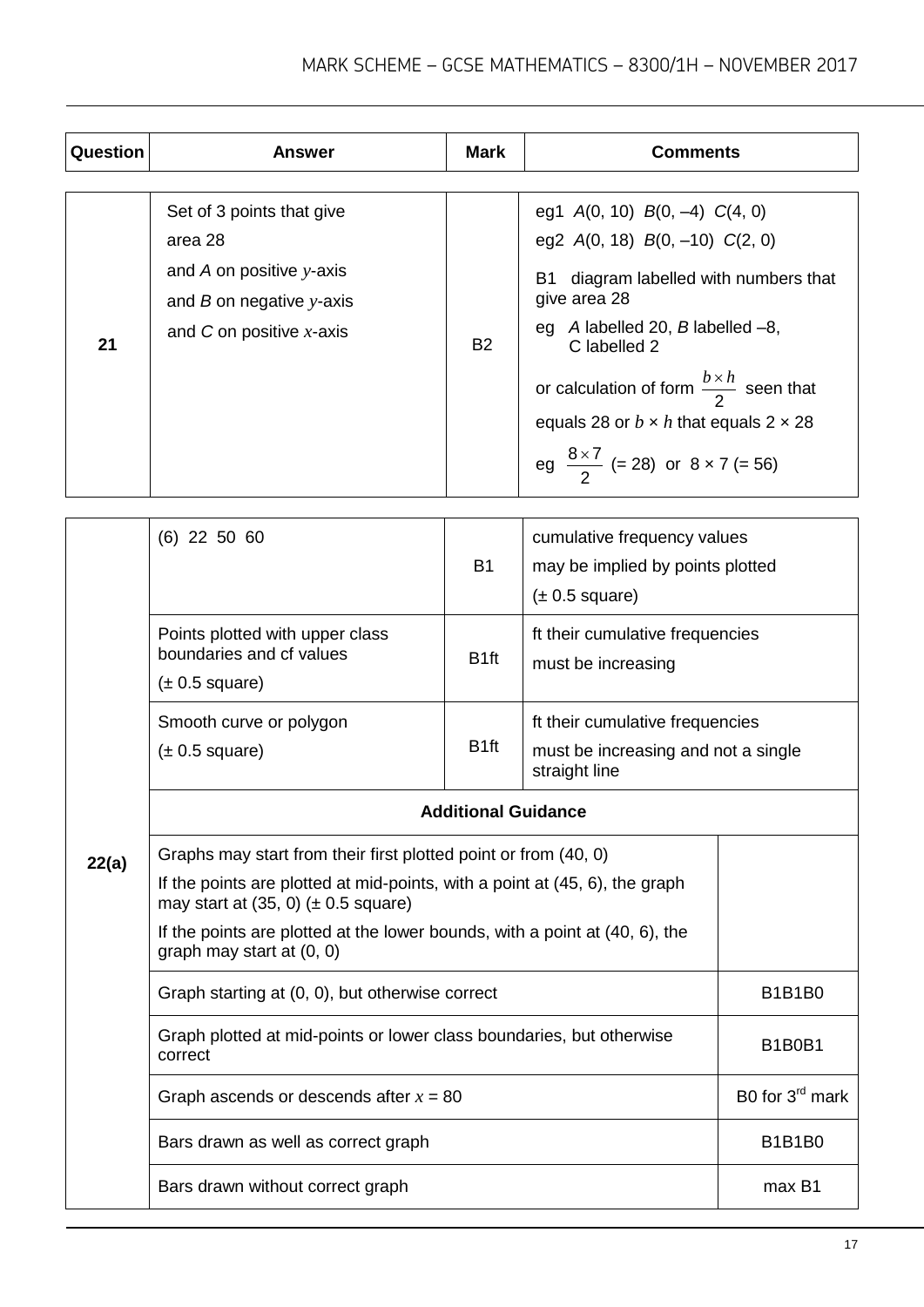| Question | <b>Answer</b>                                                                   | <b>Mark</b>    | <b>Comments</b>                               |
|----------|---------------------------------------------------------------------------------|----------------|-----------------------------------------------|
|          |                                                                                 |                |                                               |
| 22(b)    | One correct mpg reading for their<br>graph from cf of 15(.25) or 45(.75)<br>or  |                | $\pm$ 0.5 square<br>ft their increasing graph |
|          | horizontal lines from 15(.25) and<br>45(.75) only to their graph                | M <sub>1</sub> |                                               |
|          | or<br>15 $(.25)$ and 45 $(.75)$ indicated as the<br>cf values for the quartiles |                | may be on table                               |
|          | Correct value for their increasing<br>graph                                     | A1ft           |                                               |

| 23 | $\left  \right $ $\left( -3, 5 \right)$ |  |  |
|----|-----------------------------------------|--|--|
|----|-----------------------------------------|--|--|

|    | <b>Alternative method 1</b>                                          |                    |                                                                                    |
|----|----------------------------------------------------------------------|--------------------|------------------------------------------------------------------------------------|
|    | $180 \div (5 + 7)$ or $180 \div 12$ or 15                            | M1                 | oe                                                                                 |
|    | $5 \times$ their 15<br>or $180 - 7 \times$ their 15 or 75            | M1dep              | oe                                                                                 |
|    | 180 - their $75 - 20$<br>or $180 - 95$                               | M <sub>1</sub> dep | oe                                                                                 |
|    | 85                                                                   | A <sub>1</sub>     |                                                                                    |
| 24 | <b>Alternative method 2</b>                                          |                    |                                                                                    |
|    | $x + \frac{7x}{5} = 180$<br>or $\frac{5y}{7} + y = 180$ or $y = 105$ | M1                 | oe correct elimination of a variable from<br>equations $x + y = 180$ and $7x = 5y$ |
|    | $(x =) 180 \times \frac{5}{12}$ or $(x =) 75$                        | M <sub>1</sub> dep | oe                                                                                 |
|    | $180 -$ their $75 - 20$<br>or $180 - 95$                             | M <sub>1</sub> dep | oe                                                                                 |
|    | 85                                                                   | A <sub>1</sub>     |                                                                                    |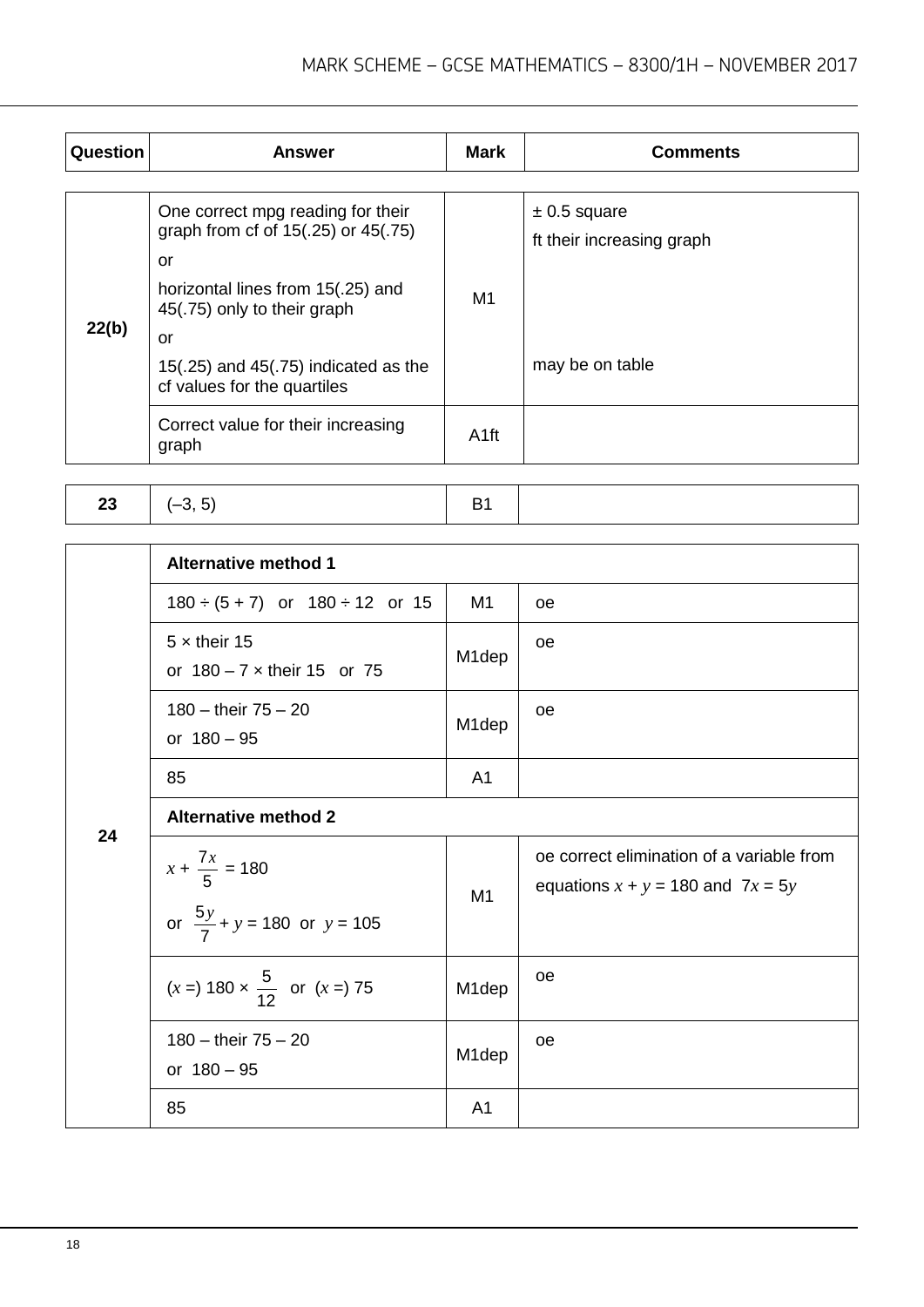| Question | <b>Answer</b>                                                                                                        | <b>Mark</b>        | <b>Comments</b>                                                                            |  |
|----------|----------------------------------------------------------------------------------------------------------------------|--------------------|--------------------------------------------------------------------------------------------|--|
|          | <b>Alternative method 1</b>                                                                                          |                    |                                                                                            |  |
|          | $15 \times 8$ or 120<br>or $3 \times 6$ or 18                                                                        | M1                 | oe total number of hours needed<br>oe total number of hours worked by the 3<br>machines    |  |
|          | $15 \times 8 - 3 \times 6$ or 102                                                                                    | M <sub>1</sub> dep | oe total number of hours worked by the<br>other 12 machines                                |  |
|          | 8.5                                                                                                                  | A <sub>1</sub>     |                                                                                            |  |
| 25       | <b>Alternative method 2</b>                                                                                          |                    |                                                                                            |  |
|          | $3 \times (8 - 6)$ or $3 \times 2$ or 6                                                                              | M1                 | oe total number of hours not worked by<br>the three machines                               |  |
|          | their $6 \div 12$ or 0.5                                                                                             | M <sub>1</sub> dep | oe that number divided by the other 12<br>machines                                         |  |
|          | 8.5                                                                                                                  | A <sub>1</sub>     |                                                                                            |  |
|          | <b>Alternative method 3</b>                                                                                          |                    |                                                                                            |  |
|          | $15 \times 8$ or 120<br>or $15 \times 6$ or 90                                                                       | M <sub>1</sub>     | oe total number of hours needed<br>oe total number of hours worked in the<br>first 6 hours |  |
|          | $15 \times 8 - 15 \times 6$<br>or 2.5<br>12                                                                          | M <sub>1</sub> dep | oe number of remaining hours divided by<br>the other 12 machines                           |  |
|          | 8.5                                                                                                                  | A <sub>1</sub>     |                                                                                            |  |
|          | <b>Additional Guidance</b>                                                                                           |                    |                                                                                            |  |
|          | Note that $15 \div 6$ is not a correct method to get 2.5 (unless simplified from<br>$30 \div 12$ , so does not score |                    |                                                                                            |  |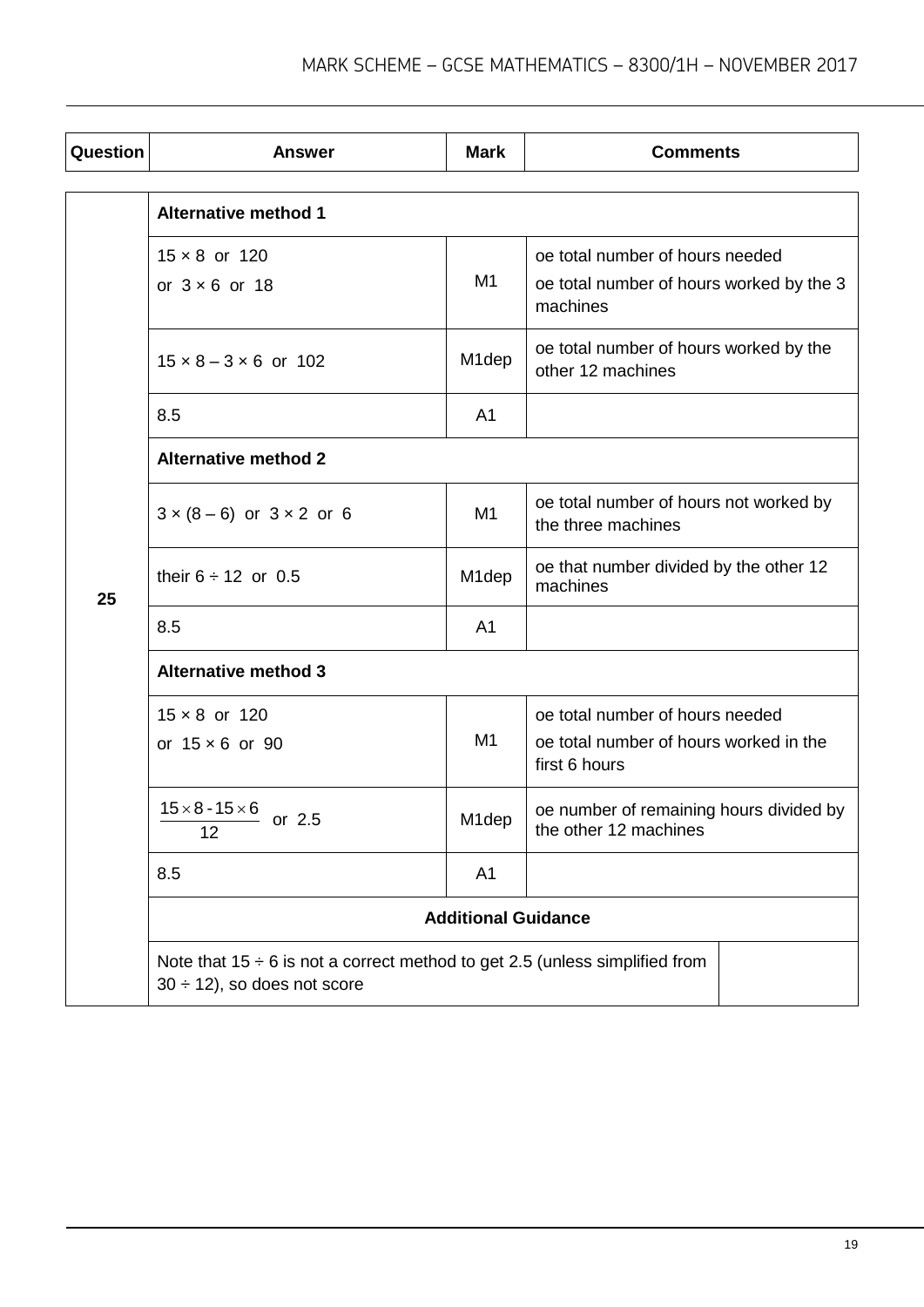| Question | <b>Answer</b>                                                            | <b>Mark</b> | <b>Comments</b> |                |
|----------|--------------------------------------------------------------------------|-------------|-----------------|----------------|
|          |                                                                          |             |                 |                |
| 26(a)    | $0.\overline{7} \div 10 = 0.07$ and $\frac{7}{9} \div 10 =$              |             | oe              |                |
|          | $\frac{7}{90}$                                                           |             |                 |                |
|          | or                                                                       |             |                 |                |
|          | $0.07 \times 10 = 0.7$ and $\frac{7}{90} \times 10 = \frac{7}{9}$        | <b>B1</b>   |                 |                |
|          | or                                                                       |             |                 |                |
|          | $0.7 \div 10 = 0.07$ and $\frac{7}{90} \times 10 = \frac{7}{9}$          |             |                 |                |
|          | or                                                                       |             |                 |                |
|          | because the decimal is divided by<br>10 the 9 has to be multiplied by 10 |             |                 |                |
|          | <b>Additional Guidance</b>                                               |             |                 |                |
|          | Algebraic methods                                                        |             |                 | B <sub>0</sub> |
|          | Division of 7 by 90                                                      |             |                 | B <sub>0</sub> |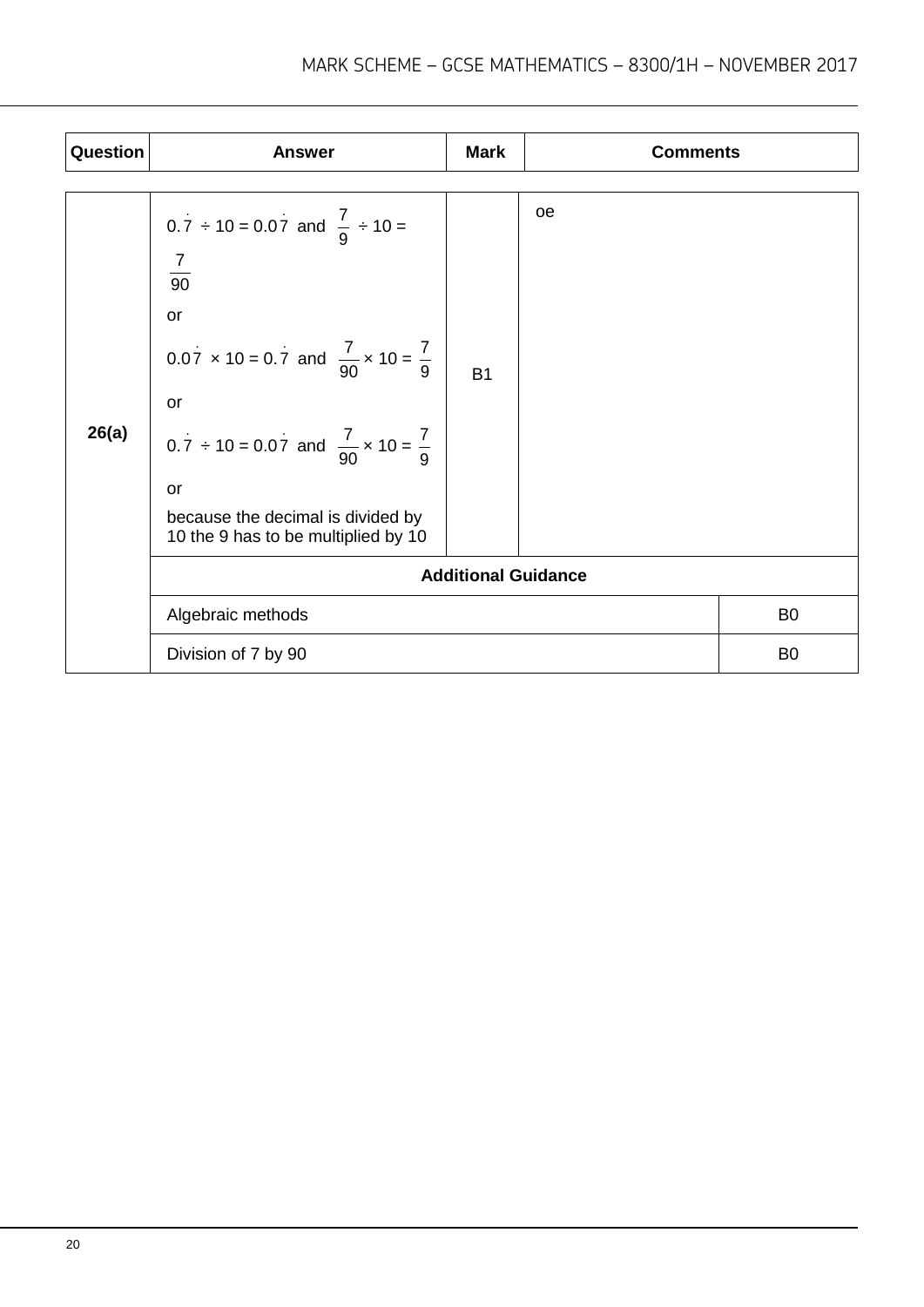| Question | <b>Answer</b>                                     | <b>Mark</b>        | <b>Comments</b> |  |
|----------|---------------------------------------------------|--------------------|-----------------|--|
|          | <b>Alternative method 1</b>                       |                    |                 |  |
| 26(b)    | $0.2 + 0.07$ or $\frac{2}{10} + \frac{7}{90}$     | M <sub>1</sub>     |                 |  |
|          | $\frac{18}{90} + \frac{7}{90}$ or $\frac{25}{90}$ | M <sub>1</sub> dep |                 |  |
|          | $\frac{5}{18}$                                    | A1                 |                 |  |
|          | <b>Alternative method 2</b>                       |                    |                 |  |
|          | $10x = 2.777$ or $100x = 27.777$                  | M1                 | Any letter      |  |
|          | $10x - x = 2.777 - 0.277$                         |                    | oe              |  |
|          | or $9x = 2.5$ or $\frac{2.5}{9}$                  |                    |                 |  |
|          | or $100x - x = 27.777 - 0.277$                    |                    |                 |  |
|          | or $99x = 27.5$ or $\frac{27.5}{99}$              | M1dep              |                 |  |
|          | or $100x - 10x = 27.777 - 2.777$                  |                    |                 |  |
|          | or $90x = 25$ or $\frac{25}{90}$                  |                    |                 |  |
|          | $\overline{5}$<br>18                              | A <sub>1</sub>     |                 |  |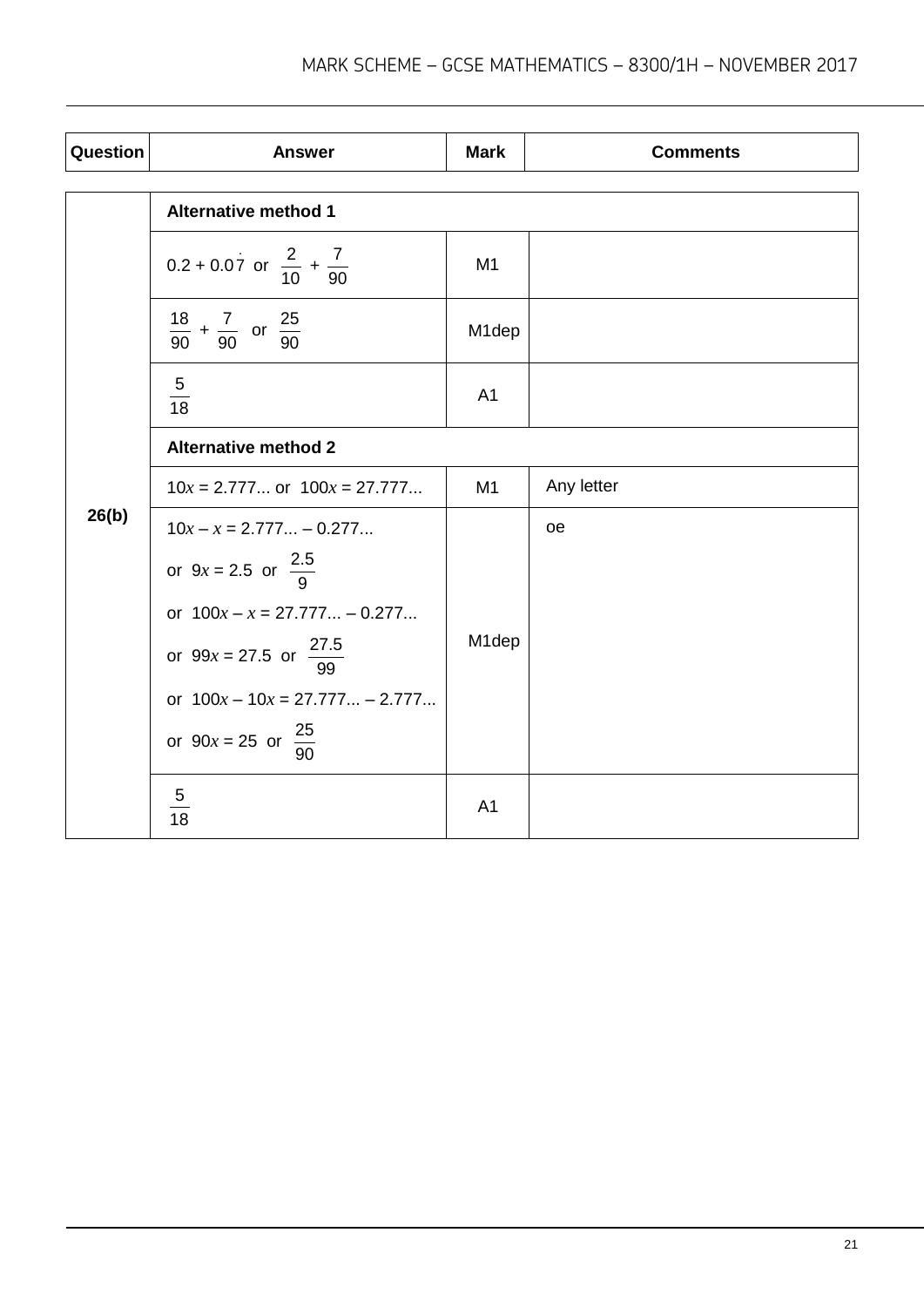| Question | <b>Answer</b>                                                                                                                    | <b>Mark</b>                | <b>Comments</b>                              |                               |
|----------|----------------------------------------------------------------------------------------------------------------------------------|----------------------------|----------------------------------------------|-------------------------------|
|          | <b>Alternative method 1</b>                                                                                                      |                            |                                              |                               |
|          | (B, B) $\frac{8}{11}$ and $\frac{7}{10}$<br>or (R, R) $\frac{3}{11}$ and $\frac{2}{10}$                                          | M1                         | oe<br>may be seen on tree diagram            |                               |
|          | (B, B) $\frac{8}{11} \times \frac{7}{10}$ or $\frac{56}{110}$<br>or (R, R) $\frac{3}{11} \times \frac{2}{10}$ or $\frac{6}{110}$ | M1dep                      | oe<br>may be seen on tree diagram            |                               |
|          | $\frac{8}{11} \times \frac{7}{10} + \frac{3}{11} \times \frac{2}{10}$                                                            | M1dep                      | $\frac{56}{110} + \frac{6}{110}$             |                               |
|          | $\frac{62}{110}$ or $\frac{31}{55}$                                                                                              | A <sub>1</sub>             | oe fraction<br>accept $0.56$ () or $56$ .()% |                               |
|          | <b>Alternative method 2</b>                                                                                                      |                            |                                              |                               |
| 27       | (B, R) $\frac{8}{11}$ and $\frac{3}{10}$<br>or (R, B) $\frac{3}{11}$ and $\frac{8}{10}$                                          | M1                         | oe<br>may be seen on tree diagram            |                               |
|          | (B, R) $\frac{8}{11} \times \frac{3}{10}$<br>or (R, B) $\frac{3}{11} \times \frac{8}{10}$ or $\frac{24}{110}$                    | M1dep                      | 0e<br>may be seen on tree diagram            |                               |
|          | $1-\frac{8}{11} \times \frac{3}{10} - \frac{3}{11} \times \frac{8}{10}$                                                          | M1dep                      | $1-\frac{24}{110}-\frac{24}{110}$            |                               |
|          | $\frac{62}{110}$ or $\frac{31}{55}$                                                                                              | A <sub>1</sub>             | oe fraction<br>accept $0.56$ () or $56$ .()% |                               |
|          |                                                                                                                                  | <b>Additional Guidance</b> |                                              |                               |
|          | Ignore incorrect simplification or conversion after a correct fraction                                                           |                            |                                              | M <sub>3</sub> A <sub>1</sub> |
|          | 6820<br>12100                                                                                                                    |                            |                                              | M <sub>3</sub> A <sub>1</sub> |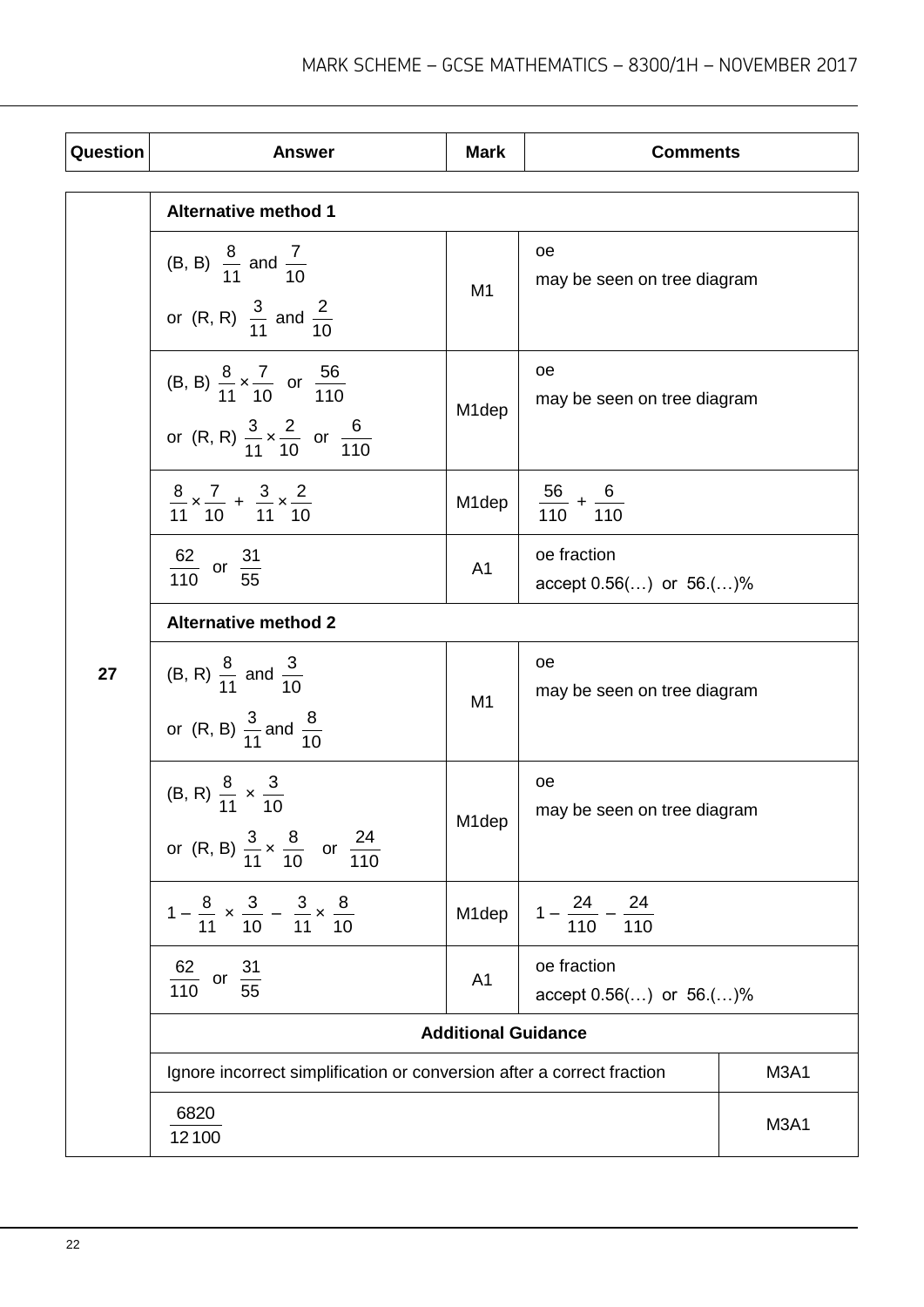| Question | <b>Answer</b>                                                       | <b>Mark</b> | <b>Comments</b> |                |
|----------|---------------------------------------------------------------------|-------------|-----------------|----------------|
| 28(a)    | $(0^2 + 6^2 = 36$<br>or $(OA = 6)$ radius = 6<br>or $\sqrt{36} = 6$ | <b>B1</b>   | <b>oe</b>       |                |
|          | <b>Additional Guidance</b>                                          |             |                 |                |
|          | $0 + 36 = 36$                                                       |             |                 | B <sub>0</sub> |

|  | 28(b) | (6, 0) |  |  |
|--|-------|--------|--|--|
|--|-------|--------|--|--|

|       | <b>Alternative method 1</b>                                                                                                                           |    |                                 |
|-------|-------------------------------------------------------------------------------------------------------------------------------------------------------|----|---------------------------------|
|       | $\frac{6 - \text{their } 0}{0 - \text{their } 6}$ or $\frac{\text{their } 0 - 6}{\text{their } 6 - 0}$<br>or $\frac{6}{-6}$ or $\frac{-6}{6}$ or $-1$ | M1 | gradient AB                     |
| 28(c) | gradient $OM \times$ gradient $AB = -1$<br>and<br>gradient $OM = 1$ (and $y = x$ )                                                                    | A1 | must see correct working for M1 |
|       | <b>Alternative method 2</b>                                                                                                                           |    |                                 |
|       | $\left(\frac{6+0}{2}, \frac{0+6}{2}\right)$ or (3, 3)                                                                                                 | M1 | coordinates of M                |
|       | gradient $OM = 1$ (and $y = x$ )<br>or $(0, 0)$ and $(3, 3)$ $($ and $y = x)$                                                                         | A1 | must see correct working for M1 |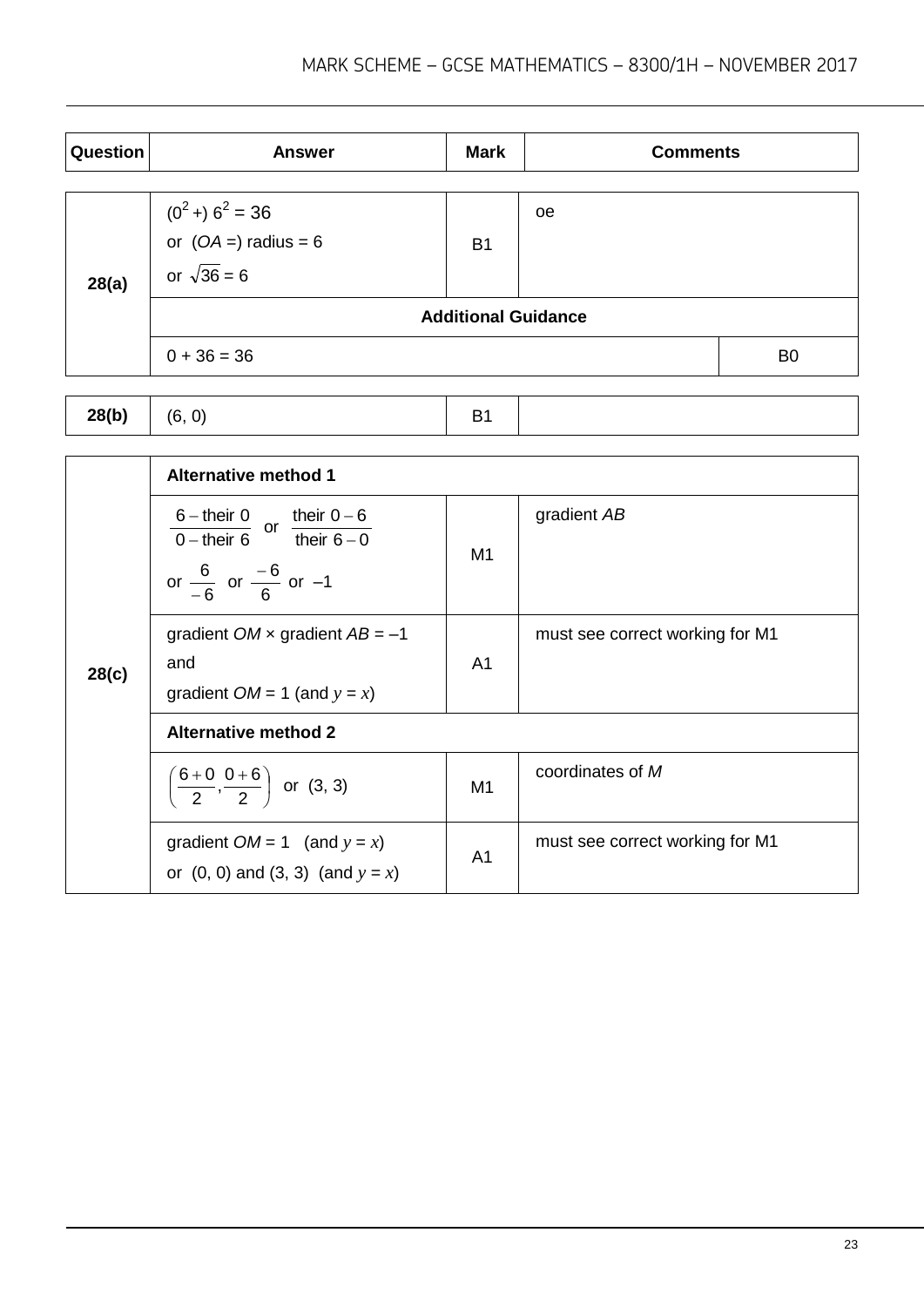| Question | <b>Answer</b>                                                                                                                                                                          | <b>Mark</b>    | <b>Comments</b> |
|----------|----------------------------------------------------------------------------------------------------------------------------------------------------------------------------------------|----------------|-----------------|
|          | $x^{2} + x^{2} = 36$ or $2x^{2} = 36$<br>or $y^2 + y^2 = 36$ or $2y^2 = 36$<br>or $(-)6 \cos 45^\circ$ or $(-)6 \sin 45^\circ$                                                         | M1             | oe equation     |
| 28(d)    | $(-)\sqrt{\frac{36}{2}}$ or $(-)\sqrt{18}$ or $(-)3\sqrt{2}$<br>or (-) $\frac{6\sqrt{2}}{2}$ or (-) $\frac{6}{\sqrt{2}}$                                                               | M <sub>1</sub> |                 |
|          | $(-\sqrt{18}, -\sqrt{18})$ or $(-3\sqrt{2}, -3\sqrt{2})$<br>or $\left(-\frac{6\sqrt{2}}{2}, -\frac{6\sqrt{2}}{2}\right)$<br>or $\left(-\frac{6}{\sqrt{2}}, -\frac{6}{\sqrt{2}}\right)$ | A <sub>1</sub> | oe surd form    |

| 29(a) | (180, 0)                      | B <sub>1</sub> |  |                |
|-------|-------------------------------|----------------|--|----------------|
|       | <b>Additional Guidance</b>    |                |  |                |
|       | Condone degrees symbol on 180 |                |  |                |
|       | Condone $(\pi, 0)$            |                |  | B <sub>1</sub> |

| 29(b) | $(-270, 1)$                               | B <sub>1</sub> |  |                |  |
|-------|-------------------------------------------|----------------|--|----------------|--|
|       | <b>Additional Guidance</b>                |                |  |                |  |
|       | Condone degrees symbol on 270             |                |  |                |  |
|       | Condone $\left(\frac{-3\pi}{2}, 1\right)$ |                |  | B <sub>1</sub> |  |